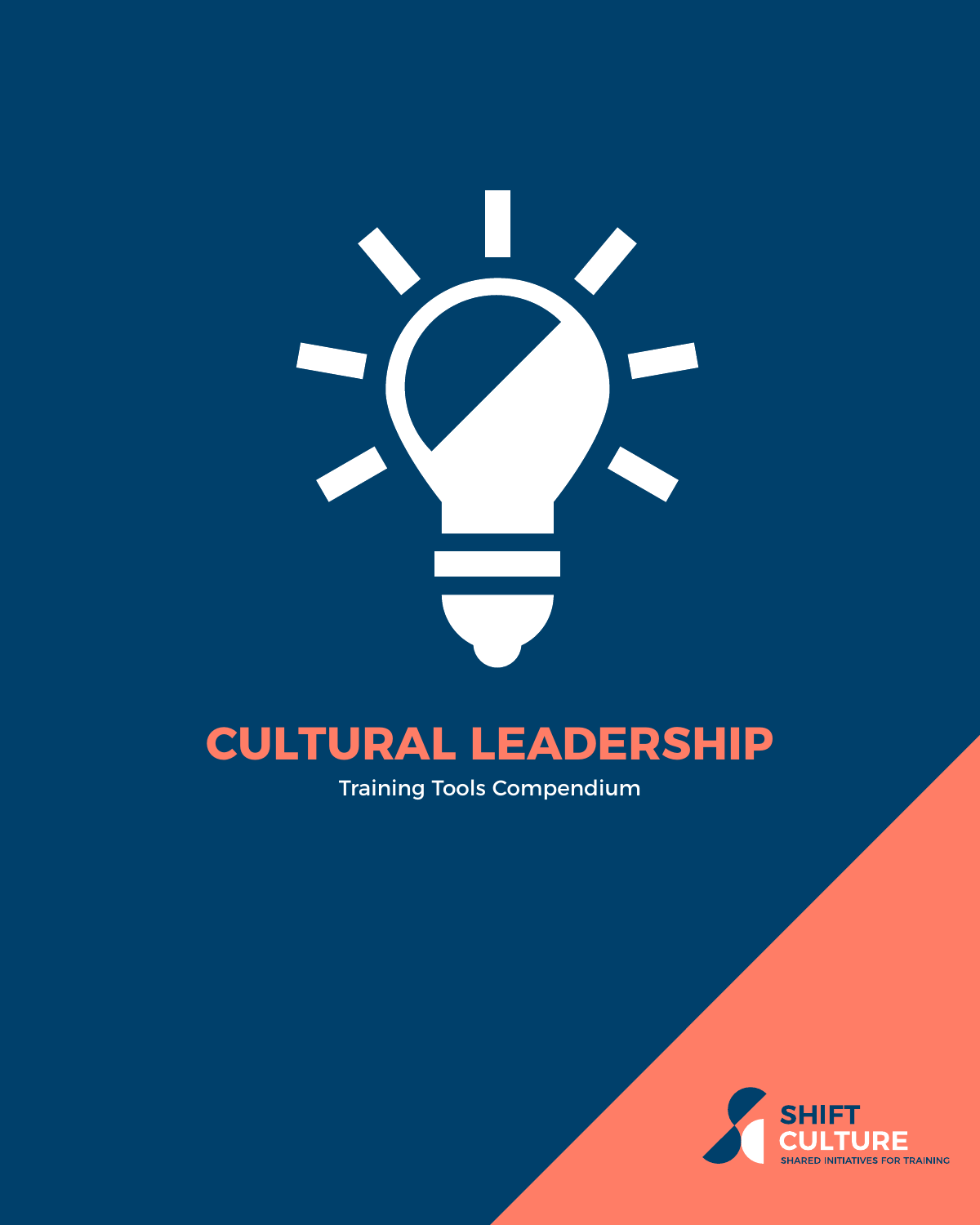# **IMPRINT**

<span id="page-1-0"></span>**PUBLISHED FOR:**



## **RESEARCH DETAILS:**

**The period of research and elaboration of the training was January 2020–September 2021. All references in this publication are correct at the time of completion of the training (September 2021). Any corrections, comments, and feedback can be sent to [info@emc-imc.org.](mailto:info%40emc-imc.org?subject=SHIFT%20Environmental%20Sustainability)**

### **READING SUGGESTIONS:**

**We recommend that you download the publication and open it using a pdf reader. This publication is meant to be interactive and we encourage you to take notes in it. As this publication is quite long, we advise you not to print it.**

# **EDITOR AND RESEARCH COORDINATOR OF THIS PUBLICATION:**

European Music Council ℅ Haus der Kultur Weberstr. 59a 53113 Bonn Germany *[info@emc-imc.org](mailto:info%40emc-imc.org%20?subject=Shift%20-%20Cultural%20Leadership) [www.emc-imc.org](http://www.emc-imc.org )*

**CO-ORDINATOR:**  Carolyn Auclair

Sergiu-Bogdan Imre

**AUTHOR:**

# **SHIFT PROJECT COORDINATOR:**

European Music Council *[www.emc-imc.org](http://www.emc-imc.org)*

**TOOLS PRODUCED FOR SHIFT FULLY AVAILABLE ONLINE:** *[www.shift-culture.eu](http://www.shift-culture.eu)*

**ANNOTATED BIBLIOGRAPHY FULLY AVAILABLE ON THE CULTURAL KNOWLEDGE BASE:**

*[www.artsmetric.com/project-resources/shift](http://www.artsmetric.com/project-resources/shift)*

**DESIGN:** Linus Rudolph *[www.linusfolio.de](http://www.linusfolio.de)*

## **THE SHIFT PROJECT IS CO-FUNDED BY:**



Co-funded by the Erasmus+ Programme of the European Union

# **SHIFT IS A COOPERATION PROJECT OF THE FOLLOWING PARTNERS:**







**EUROPE HALLES** 













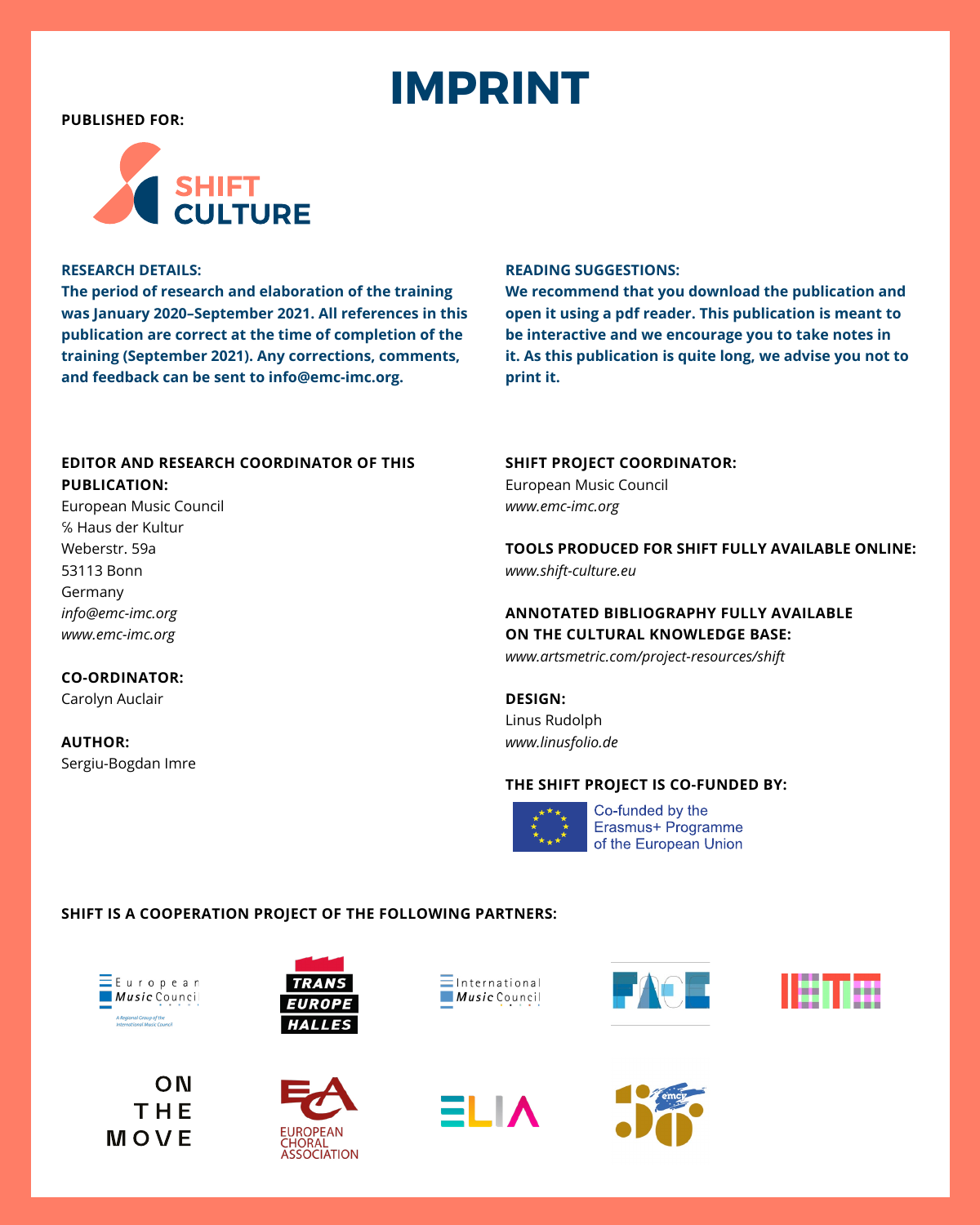<span id="page-2-0"></span>

# **THIS IS SHIFT**

The 17 [Sustainable Development Goals \(SDGs\)](https://www.un.org/sustainabledevelopment/development-agenda/) were adopted by all UN Member States in 2015 and are the 'to-do list' for the entire world until 2030. The aims of these SDGs are 'to end poverty, protect the planet and improve the lives and prospects of everyone, everywhere'. Although culture and arts have not been integrated as an explicit goal, we believe that the cultural and creative sectors have a key role in shaping the transition to more environmentally, socially and economically sustainable societies without leaving anyone behind. Culture and arts are fundamental and transversal in their capacity to support behavioural changes and mobilise collective engagement. As we still demand culture and arts to be integrated in the international agenda post 2030, its role can already be integrated by promoting knowledge to citizens as well as being a tool of the successful implementation of all the 17 SDGs and its targets.

The project SHIFT - Shared Initiatives For Training, co-funded as 'Strategic Partnership' by the Erasmus+ Programme of the European Union, was initiated by nine cultural networks:

- European Choral Association Europa Cantat ECA-EC
- ELIA globally connected European network for higher arts education
- European Music Council EMC
- European Union of Music Competitions for Youth EMCY
- Fresh Arts Coalition Europe FACE
- IETM International network for contemporary performing arts
- International Music Council IMC
- On The Move OTM
- Trans Europe Halles TEH

These networks recognised the need to join forces to work on the global agenda of the 17 UN Sustainable Development Goals and its leaders wished to improve their capacity for giving guidance to their teams, organisations, and members.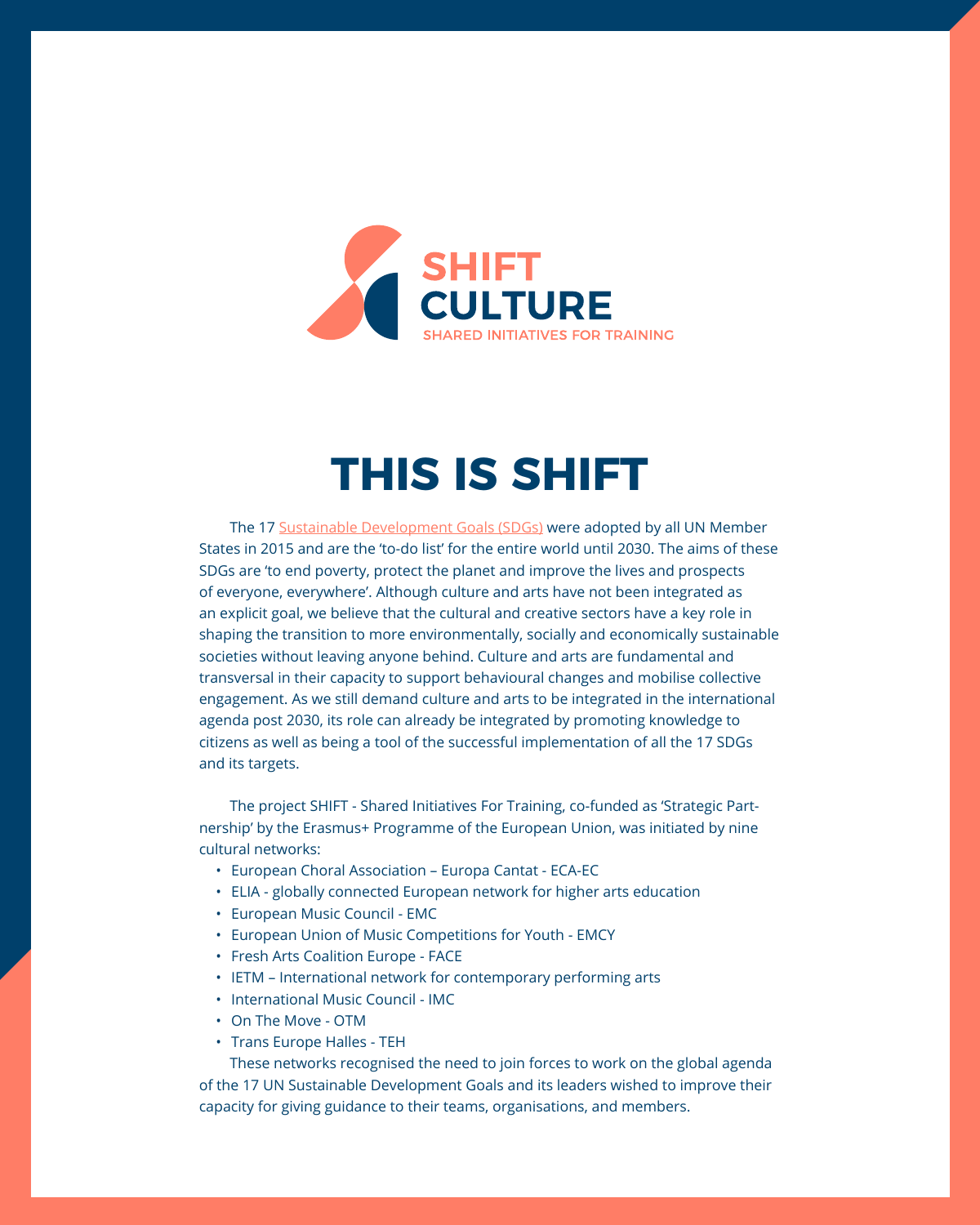It was asked how to tackle the global challenges recognised in the SDGs such as climate change, gender equality, and inclusion of minorities.

Although these challenges are not new and have been part of the work of the SHIFT partners for a long time, it was agreed by the participating organisations that these topics were not yet taken from a leadership point of view. Three SDGs have been selected as starting points to activate change and increase the cultural sectors' awareness on the sustainable goals:

- SDG 5: Gender Equality
- SDG 10: Reduced Inequalities
- SDG 13: Climate Action

Even though the partners have decided to focus on three SDGs, there is a clear connection between these SDGs. Working on achieving one goal will have a positive impact on others such as good health and well-being (3), decent work and economic growth (8), sustainable cities and communities (11), life below water and on land (14 and 15)...

At the same time, the partners are aware that there might be conflicting recommendations to achieve the different goals. To give a very simple but vivid example: One graphic style might be particularly eco-friendly because it would use a very small amount of ink and be produced with less energy, but the same style might not be barrier-free and might be difficult to read for people with visual impairments. All the recommendations therefore have to be contextualised and used with high sensitivity.

The overarching work on cultural leadership has enabled the partners to develop and discover various ways of leading and supporting change to achieve these goals. It was crucial to give tools to leaders to be able to weigh out values and find a path making sense for their organisation at the time of taking the decision, while being aware of different other paths possible.

The partners are happy to share with you the researched and developed material on the four themes of SHIFT: cultural leadership, environmental sustainability, gender and power-relations, and inclusion. **Enjoy!**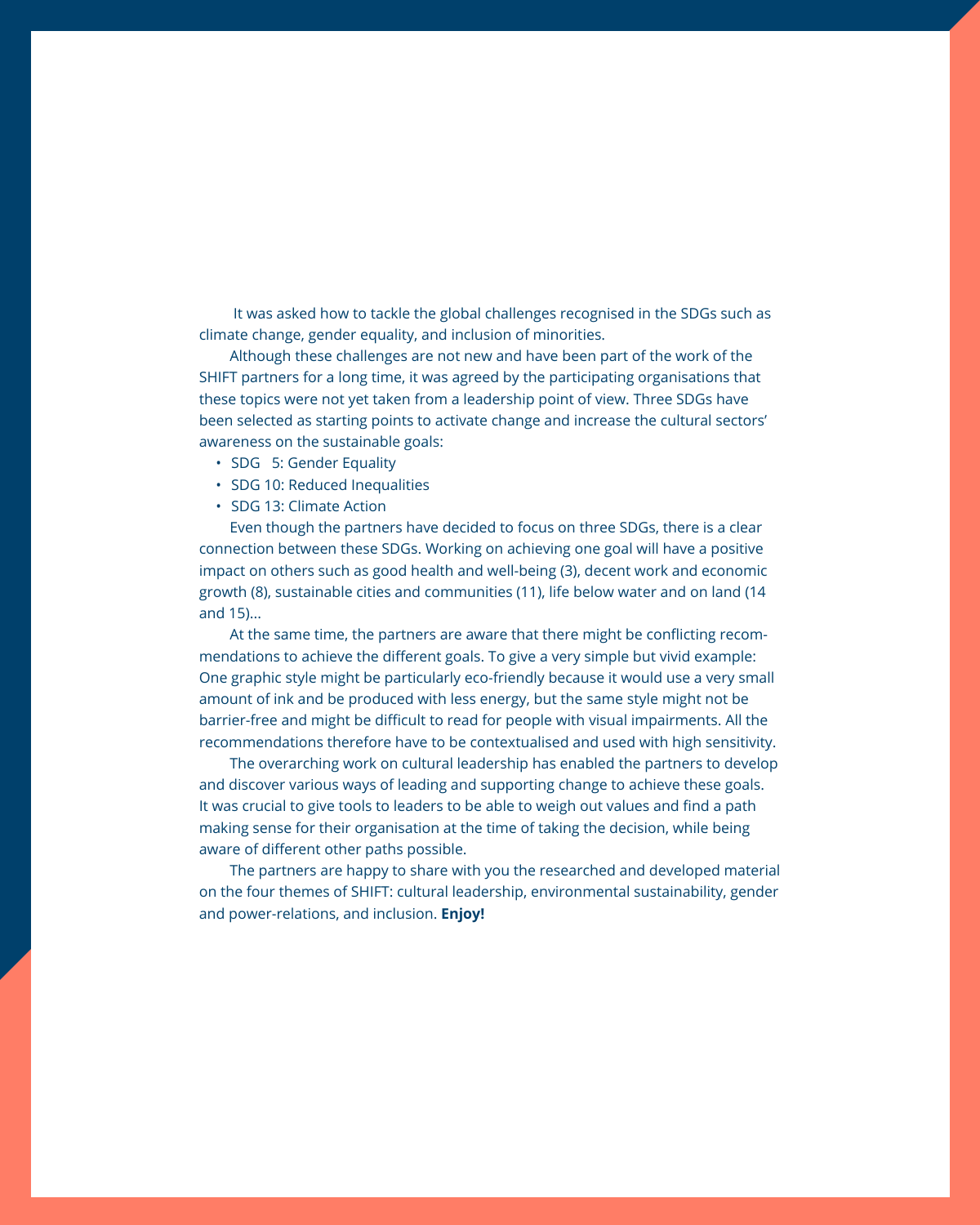# <span id="page-4-0"></span>**ABOUT THE TRAINING TOOLS COMPENDIUM**

This Compendium on training tools for cultural leadership results from the training workshop organised for SHIFT partners and held from 13-17 September 2021 in Cologne, Germany.

The SHIFT project was designed to develop the capacities of leading staff of cultural networks and platforms to tackle and act upon three UN SDGs: SDG5 - Gender Equality; SDG10 - Reduced Inequalities; SDG13 - Climate Action under the hat of Cultural Leadership. Through a training workshop, the SHIFT partners aimed to get some practical tools on how to implement and lead change in their organisations in regard to the selected topics for SHIFT. After these intensive and enriching days, it was asked how this knowledge could be transferred to the younger generation of leaders within the cultural networks and platforms. The SHIFT partners decided to highlight a few tools that were prepared and used in the September's workshop 2021.

A variety of training methods is presented in three different chapters. They do not have an order of priority to use, and they do not need to be used one after the other.

The first chapter contains the method of 'Competence Framework for Leading Change', which aims to prepare and accompany users for all the phases that one can go through when introducing change in their organisation. This exercise will help perform a self-assessment on which competences could be needed but as well to get prepared for the different phases and see where one can improve competencies.

The second chapter focuses on 'Change and My Organisation', a method that enables one to analyse the current situation and to reflect on the changes needed specifically related to the four SHIFT topics. Three questions will help one to reflect on the current situation in one's organisation, the changes needed and ways to implement it.

The third chapter is a collection of participatory methods to introduce change within a group of people in an organised way. This is a non-exhaustive list of methods on how to work together towards a common goal and discuss change, opportunities and ways to tackle the challenges.

This publication is meant to be interactive and goes hand in hand with the Cultural [Leadership Toolkit](https://shift-culture.eu/training-on-cultural-leadership/cultural-leadership-toolkit/) and [Annotated Bibliography](https://shift-culture.eu/training-on-cultural-leadership/cultural-leadership-annotated-bibliography/), where you will find a lot of useful resources on the different types of cultural leadership practices.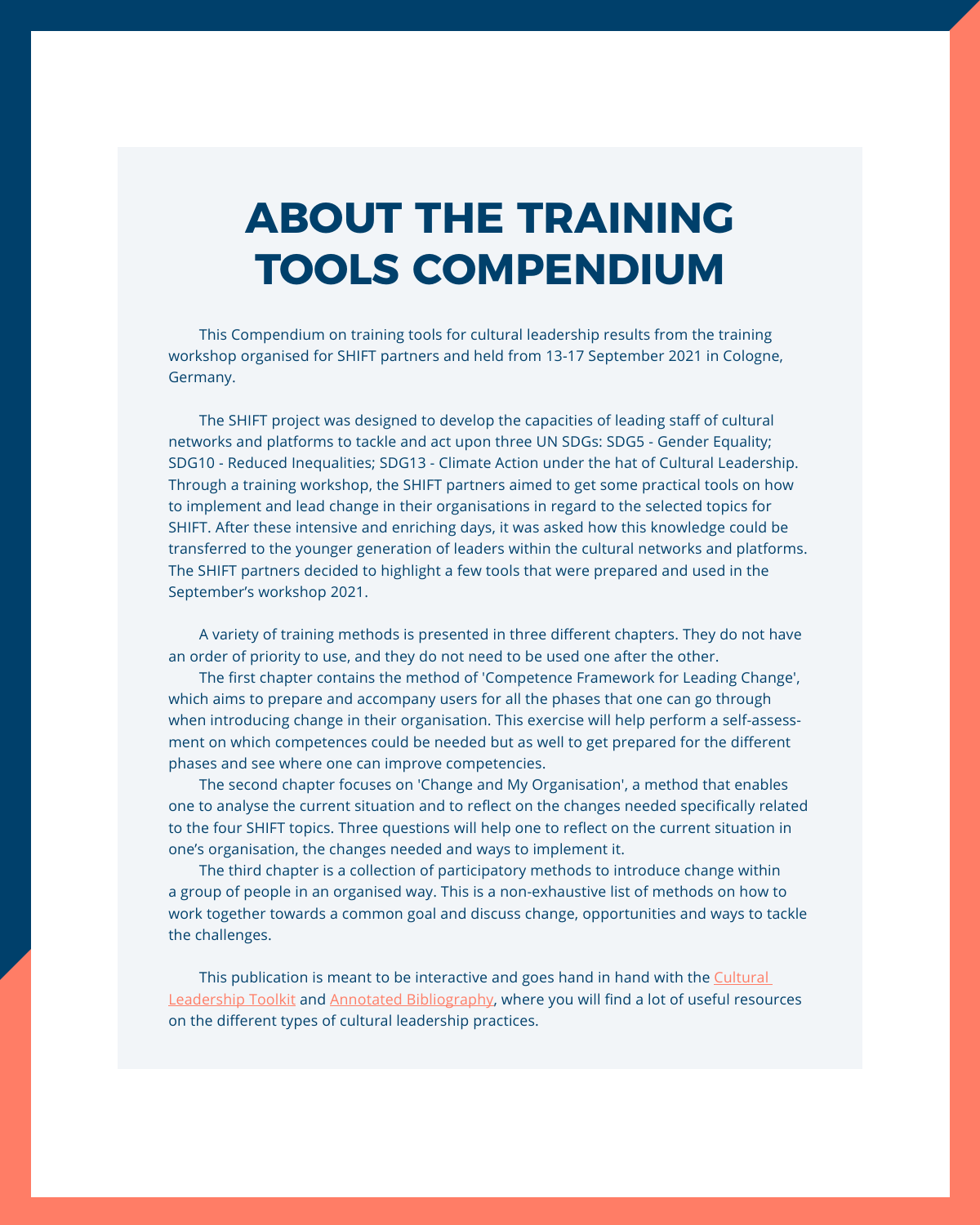# **TABLE OF CONTENTS**

Click chapter buttons to navigate the handbook

| Т. |                                                                                      |  |  |  |  |
|----|--------------------------------------------------------------------------------------|--|--|--|--|
|    |                                                                                      |  |  |  |  |
|    |                                                                                      |  |  |  |  |
|    |                                                                                      |  |  |  |  |
|    |                                                                                      |  |  |  |  |
|    |                                                                                      |  |  |  |  |
|    |                                                                                      |  |  |  |  |
|    |                                                                                      |  |  |  |  |
|    |                                                                                      |  |  |  |  |
|    | Component 1.4 - Planning the change process as a suite of small, achievable steps 15 |  |  |  |  |
|    |                                                                                      |  |  |  |  |
|    |                                                                                      |  |  |  |  |
|    |                                                                                      |  |  |  |  |
|    |                                                                                      |  |  |  |  |
|    |                                                                                      |  |  |  |  |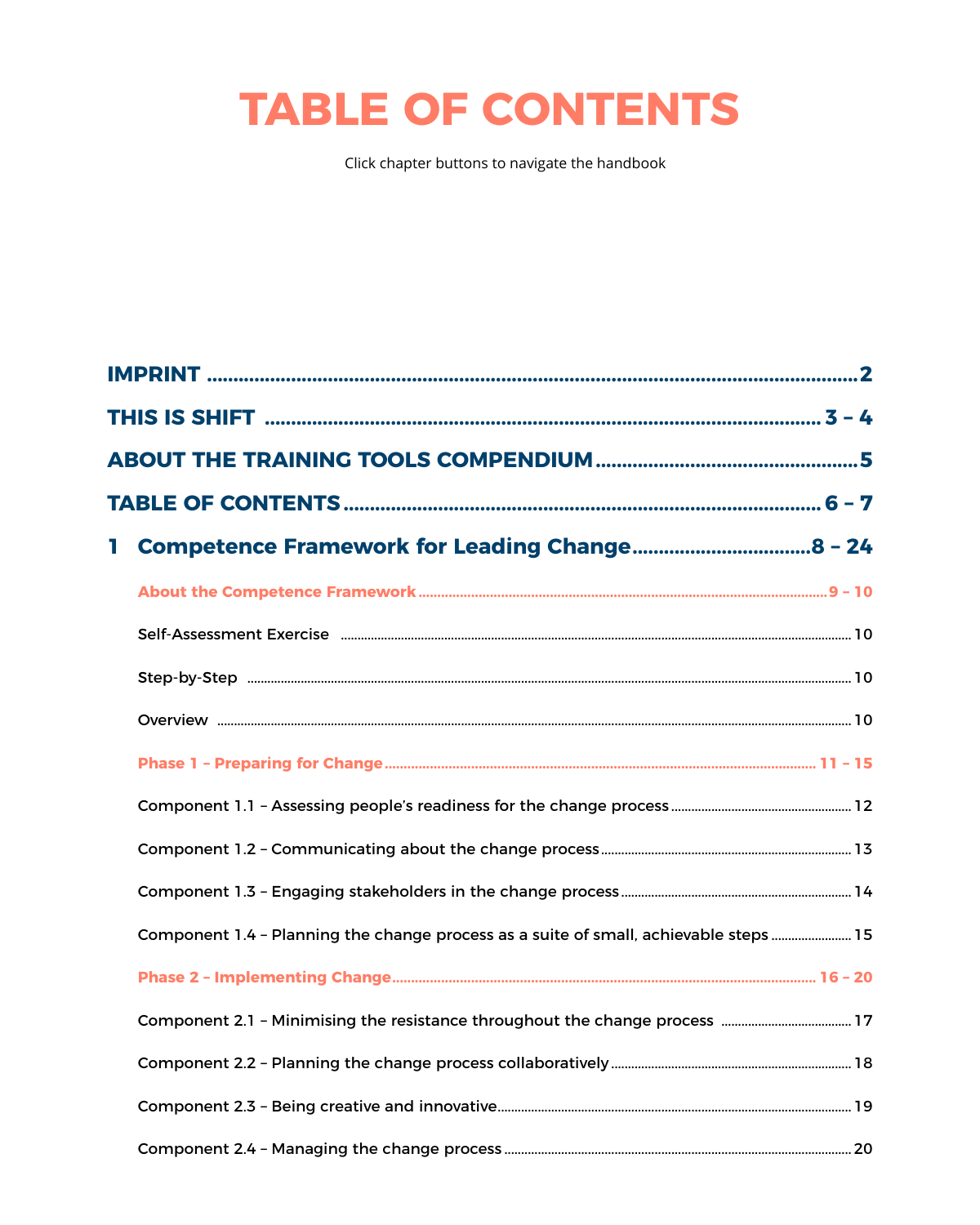|              | Component 3.1 - Integrating change in the culture and practice of the organisation  22              |  |  |
|--------------|-----------------------------------------------------------------------------------------------------|--|--|
|              |                                                                                                     |  |  |
|              |                                                                                                     |  |  |
| $\mathbf{2}$ |                                                                                                     |  |  |
|              |                                                                                                     |  |  |
|              | 1. What is the Current Situation (Challenges, Issues, Successful Initiatives, Best Practices, etc.) |  |  |
|              | 2. From your Perspective, what Kind of Changes are Required within your Organisation                |  |  |
|              |                                                                                                     |  |  |
| 3            | A Non-exhaustive List of Participatory Methods                                                      |  |  |
|              |                                                                                                     |  |  |
|              |                                                                                                     |  |  |
|              |                                                                                                     |  |  |
|              |                                                                                                     |  |  |
|              |                                                                                                     |  |  |
|              |                                                                                                     |  |  |
|              |                                                                                                     |  |  |
|              |                                                                                                     |  |  |
|              |                                                                                                     |  |  |
|              |                                                                                                     |  |  |
| 46           |                                                                                                     |  |  |
| 47           |                                                                                                     |  |  |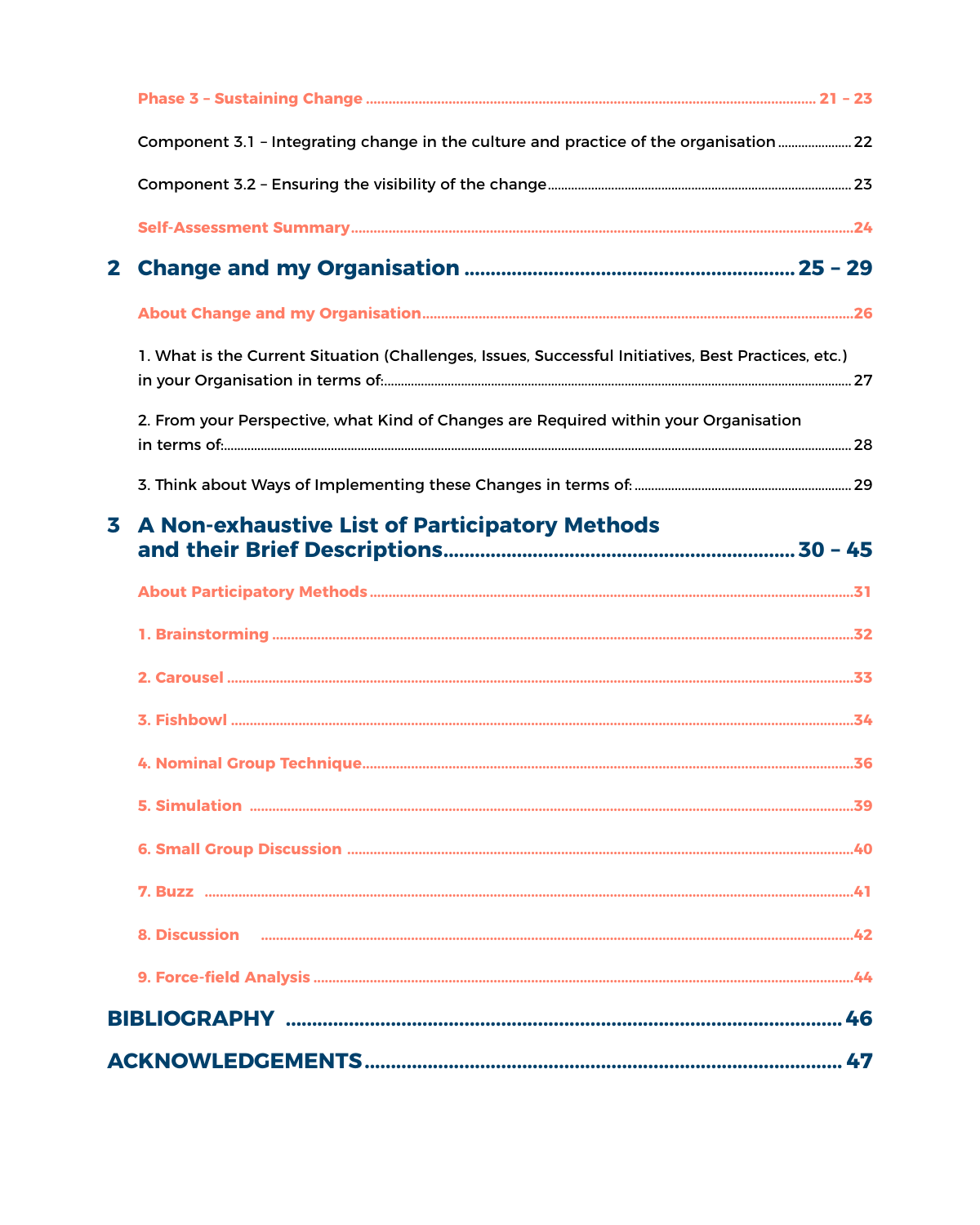<span id="page-7-0"></span>

# COMPETENCE FRAMEWORK FOR LEADING CHANGE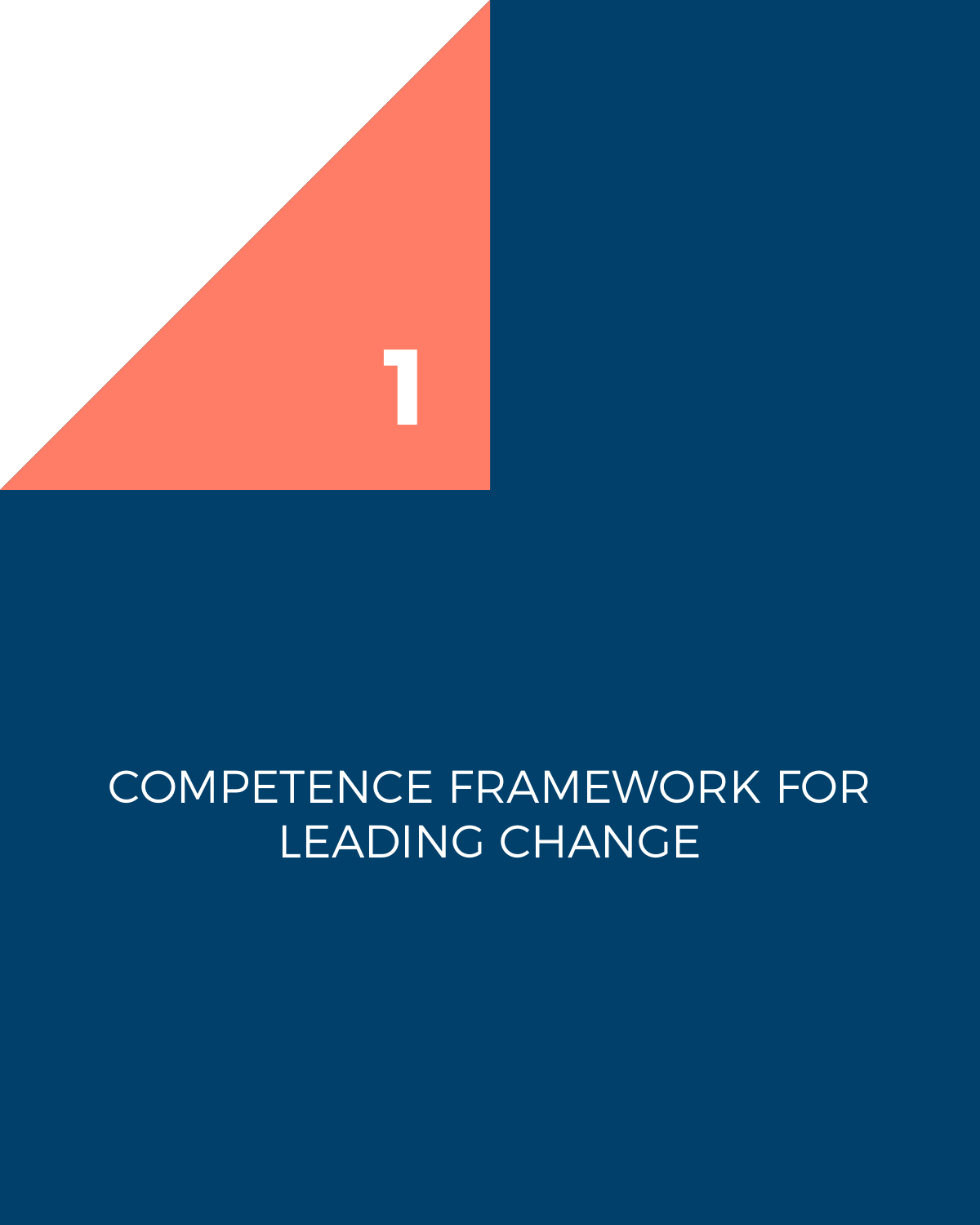# <span id="page-8-0"></span>ABOUT THE COMPETENCE FRAMEWORK

The Competence Framework is underpinned by Kurt Lewin's change model. It was designed following an extensive literature review that incorporates academic or corporate research, including other theoretical approaches such as John Kotter's change model, as well as input from practitioners via published articles or books.

With Lewin's model as a foundation, the Framework explored the components of each stage of the change process and the competences that are required for each of these components. In order to be as specific as possible, each of the components was broken down in concrete competences (knowledge, skills and attitudes).

According to Lewin's change model, the process of change follows a sequence starting with an initial phase that creates the perception that there is a need for change, also referred to as 'unfreezing'.

It is followed by a phase called 'changing' during which the organisation transitions to the new and desired state that includes new behaviour, processes and ways of thinking.

Eventually, the process comes full circle with its last phase, the 'refreezing', which refers to the acceptance of the new processes or behaviours and their integration and regular use as new norms of organisational culture.

For the purpose of this Competence Framework, the phases have been renamed to 'Preparing for Change', 'Implementing Change' and 'Sustaining Change' in order to be more explicit.

Each phase contains several components as follows:

# **Phase 1 - Preparing for Change**

- Component 1.1 Assessing people's readiness for the change process
- Component 1.2 Communicating about the change process
- Component 1.3 Engaging stakeholders in the change process
- Component 1.4 Planning the change process as a suite of small, achievable steps

# **Phase 2 - Implementing Change**

- Component 2.1 Minimising the resistance throughout the change process
- Component 2.2 Planning the change process collaboratively
- Component 2.3 Being creative and innovative
- Component 2.4 Managing the change process

# **Phase 3 - Sustaining Change**

Component 3.1 - Integrating change in the culture and practice of the organisation Component 3.2 - Ensuring the visibility of the changes

The Competence Framework should be seen as a 'live' document, and as you go and perform your self-assessment, you are encouraged to add competences that are not mentioned and that you either consider you already master or you need to acquire in order to lead change in your organisation.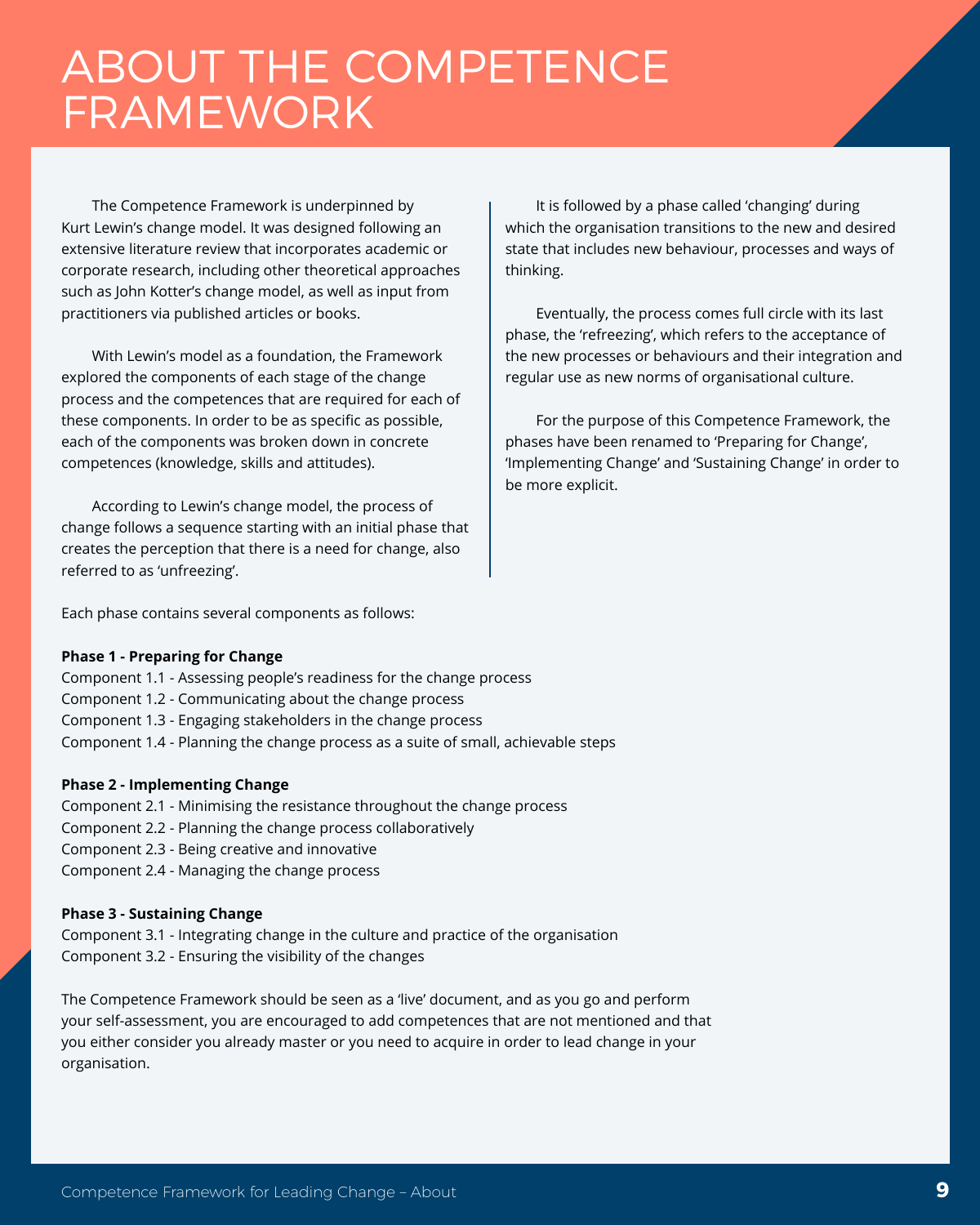# <span id="page-9-0"></span>**Self-Assessment Exercise**

You are invited to go through the competences listed below and perform a self-assessment based on the following proficiency levels:

| <b>PROFICIENCY-LEVEL</b>      | <b>PROFICIENCY-LEVEL DEFINITION</b>                                                                                                                                                             |
|-------------------------------|-------------------------------------------------------------------------------------------------------------------------------------------------------------------------------------------------|
| <b>Level 5 - Expert</b>       | • I master the competency and I am able to apply it regardless of the difficulties I<br>may encounter, being fully responsible for the results<br>• I serve as a key resource and advise others |
| <b>Level 4 - Advanced</b>     | • I am confident in applying the competency independently and take responsibility<br>for the results<br>• I generally require little or no guidance                                             |
| <b>Level 3 - Intermediate</b> | • I apply the competency if required and in difficult situations<br>• I require occasional guidance                                                                                             |
| <b>Level 2 - Basic</b>        | • I apply the competency in regular situations when the consequences of possible<br>mistakes are negligible<br>· I require frequent guidance                                                    |
| <b>Level 1 - Awareness</b>    | • I know what the elements of this competency are<br>• I require close and extensive guidance                                                                                                   |

# **Step-by-Step**

In order to assess your competences, you are invited to go through the entire document page by page. Each page contains the description of one Competency Component and an assessment table. It also offers you, based on your personal experience and professional expertise, the possibility to add further elements that you consider important and relevant.

# **Overview**

[Page 24](#page-23-0) offers you the possibility to transfer all the results from each individual Component in order to get an overview of your results.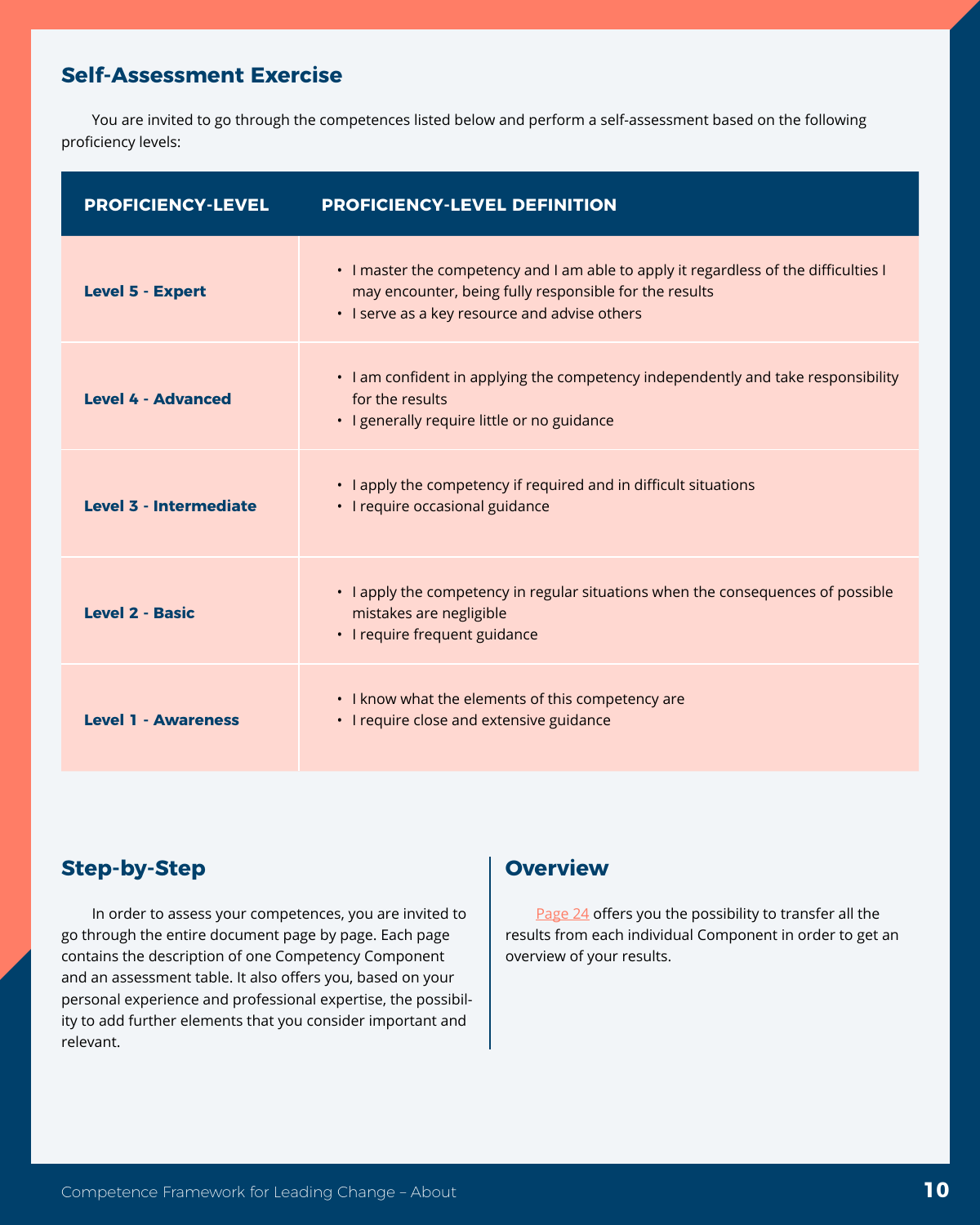# <span id="page-10-0"></span>PHASE 1 – PREPARING FOR CHANGE

The process of initiating change requires leaders to be aware of the fact that people will tend to adhere to the current status quo and resist change. Preparing people that are used to well-established routines to step out of their comfort zone will be one of the first goals of leaders when proposing organisational changes. As such, it is very important for leaders to learn how ready their colleagues are to face disruptions and novel approaches. Their communication skills will play a key role in convincing others of the need for change and the benefits that this will bring to the organisation. A proper planning, with 'small

victories' and getting people onboard the change process will be key indicators predicting the success of the change process.

**Should you have any other components to suggest, please use the space below:**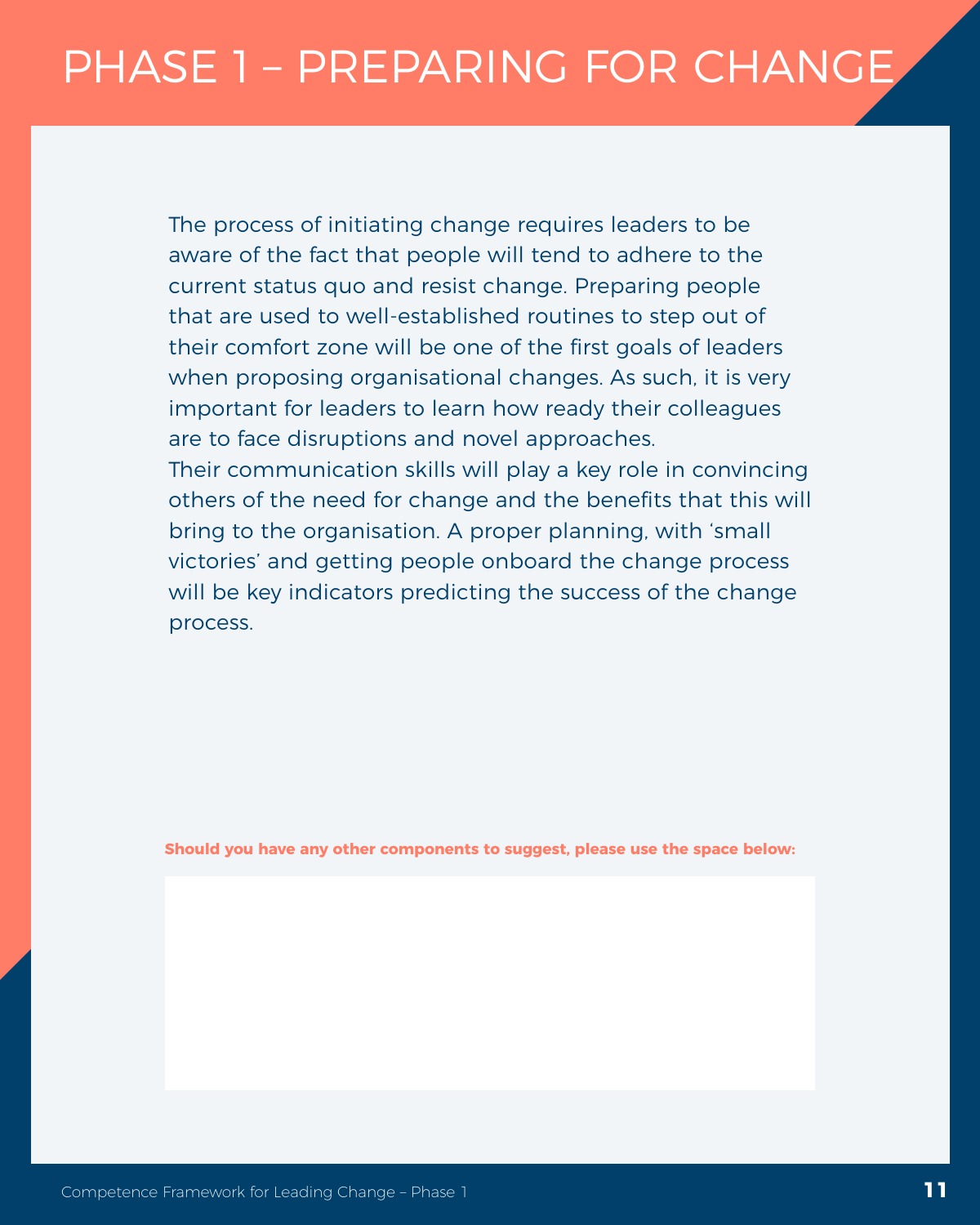# <span id="page-11-0"></span>**Component 1.1 – Assessing people's readiness for the change process**

#### **Knowledge**

• Understand how people develop and use resistance / defence mechanisms against significant change

#### **Skill(s)**

- Actively listen to others and to identify all possible barriers to a successful change process
- Find solutions and remove the identified barriers in the process of change
- Enable others to take responsibility for concrete actions within the change process
- Provide support, throughout the entire process, to those that experience anxiety due to significant changes

## **Attitude(s)**

- High level of personal responsibility and transparency towards the others
- Persistence when facing resistance and opposition
- Remains optimistic in difficult situations and when under pressure

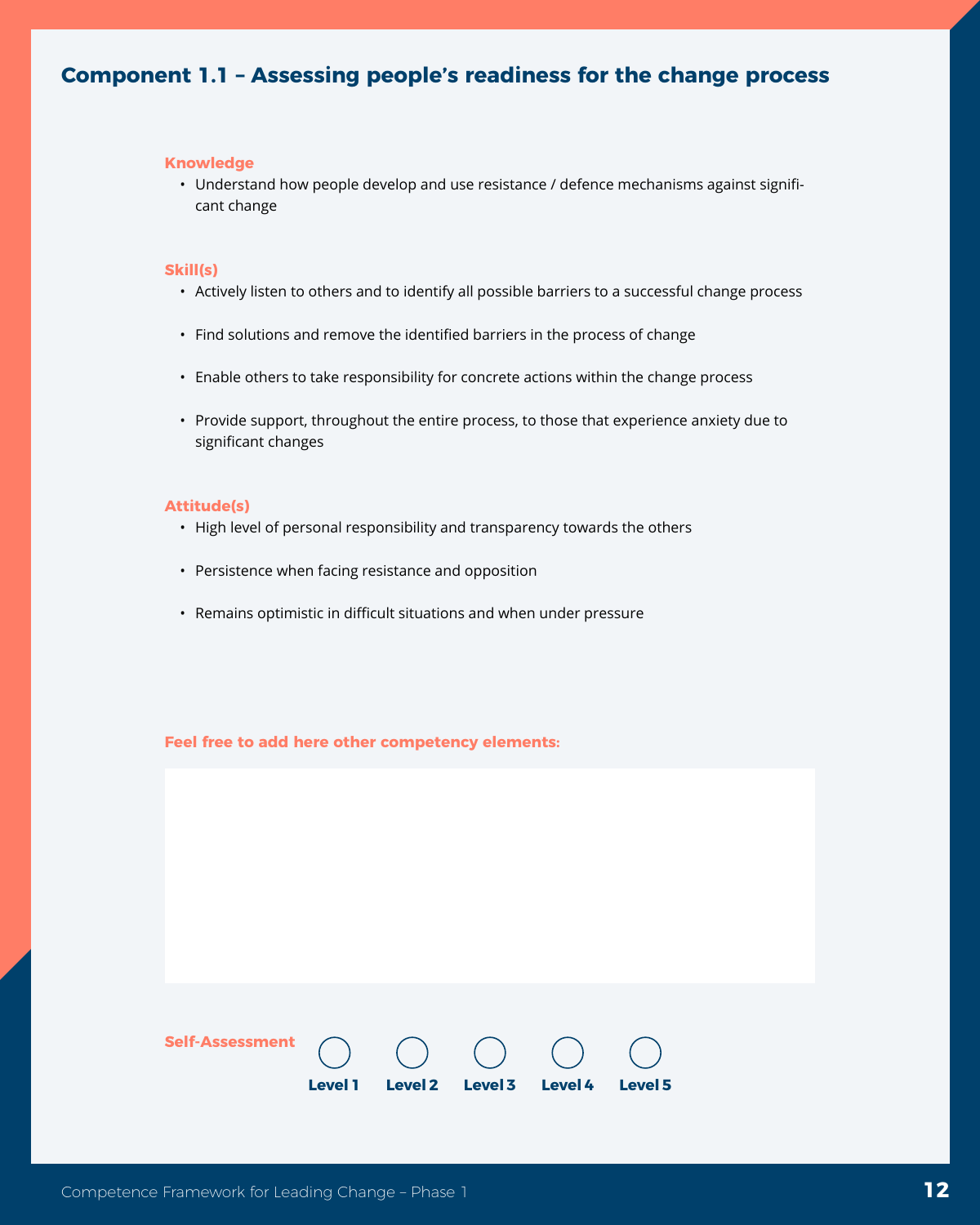# <span id="page-12-0"></span>**Component 1.2 – Communicating about the change process**

#### **Knowledge**

• Have a clear picture about the required change, its context, the reasons leading to it and its benefits for the organisation

#### **Skill(s)**

- Support people to develop a clear understanding of what is expected to be done differently, as a result of changes in the organisation
- Create a sense of urgency and necessity to operate a change
- Motivate people to accept the change as a positive element in the organisation's development
- Actively listen to people's concerns and to the problematic issues they associate with the proposed change

#### **Attitude(s)**

- Transparency and honesty
- Openness to listen to people's objections and counter-arguments
- Concern for the organisation and sense of urgency for improvement

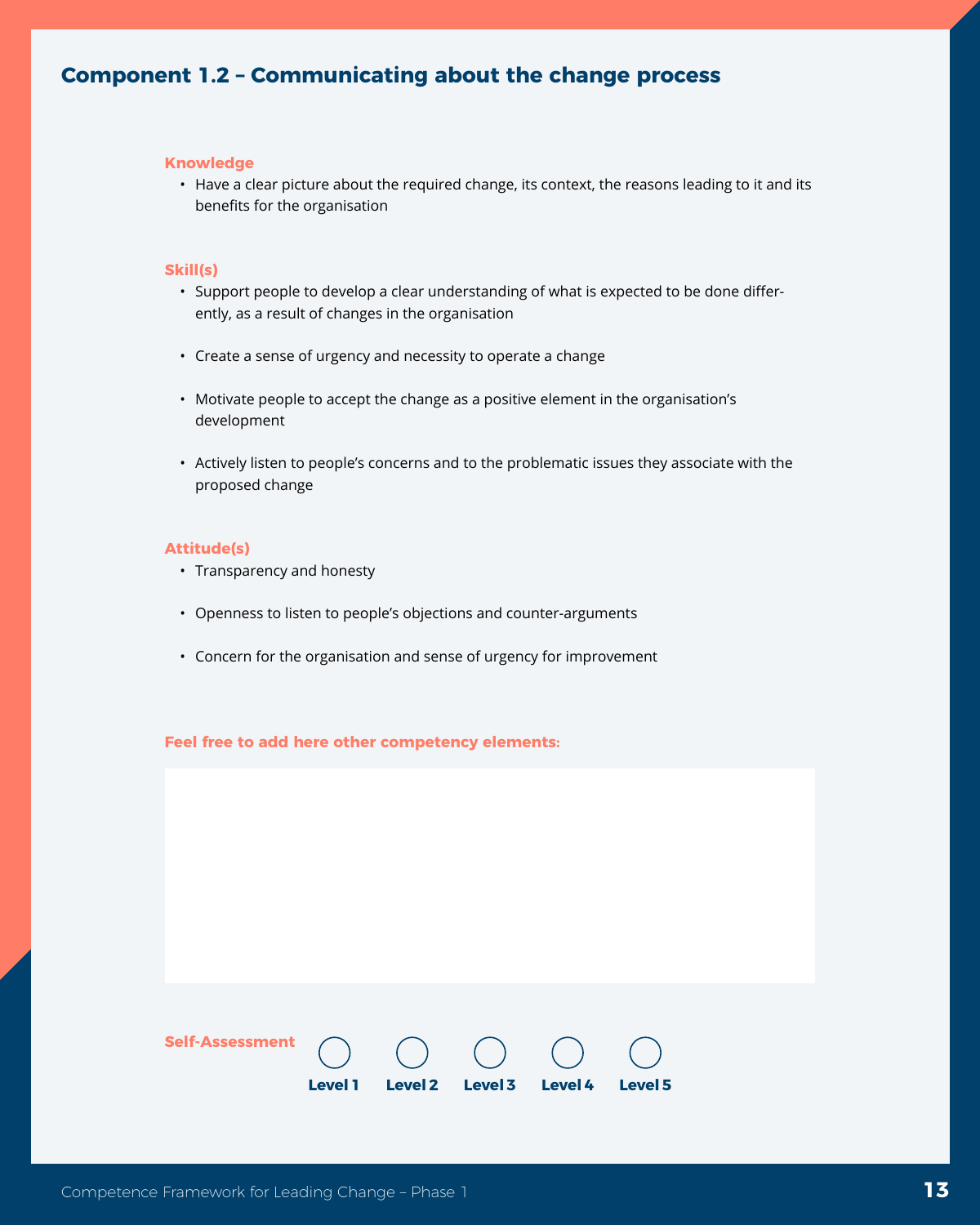# <span id="page-13-0"></span>**Component 1.3 – Engaging stakeholders in the change process**

### **Knowledge**

- Awareness of the power relations and political power of different groups within and outside the organisation, their position in relation to the proposed changes, as well as the likeliness that they win or lose from the proposed change.
- Understanding of the policies and developments from the field (at local, national or international level) that affect the organisation.

#### **Skill(s)**

- Minimise the opposition of groups that might lose their influence or power
- Engage all groups, regardless of their stance towards the change, in proposing improvements to the change process
- Anticipate opposing stances for which, currently, there are no counter-arguments or solutions
- Use data effectively to justify the need for change, to enhance the credibility of the proposed change and to instil a sense of urgency

## **Attitude(s)**

• Openness to listen to counter-arguments

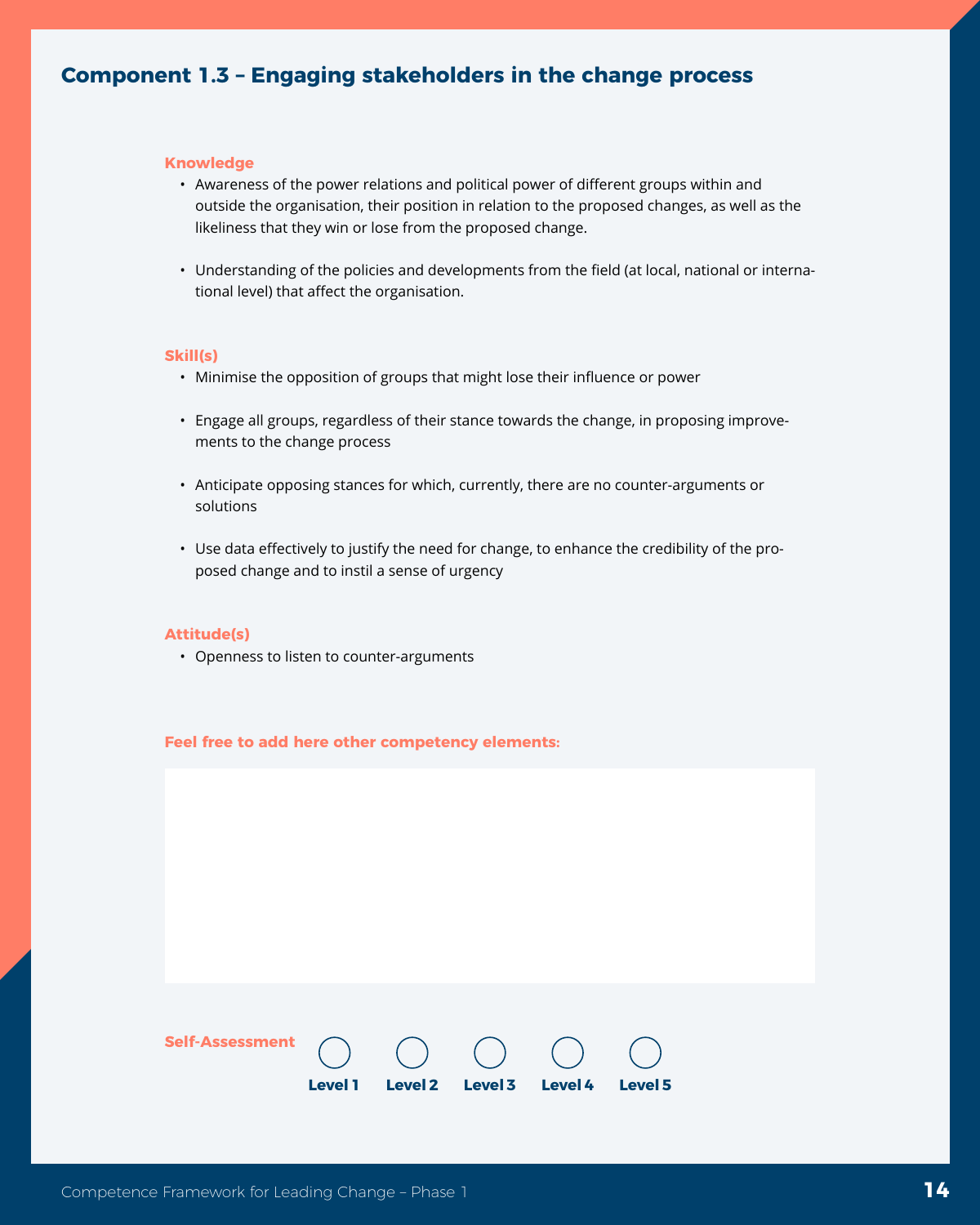# <span id="page-14-0"></span>**Component 1.4 – Planning the change process as a suite of small, achievable steps**

### **Knowledge**

• Knowledge of long-term planning tools, including retro-planning

# **Skill(s)**

- Formulate SMART objectives, indicating the possibility of reaching tangible and measurable results on a regular basis
- Plan the change process on a long-term and in such a way that positive results are achievable on a regular basis
- Document results and regularly highlight success

## **Attitude(s)**

• Confidence in the accomplishment of the change process

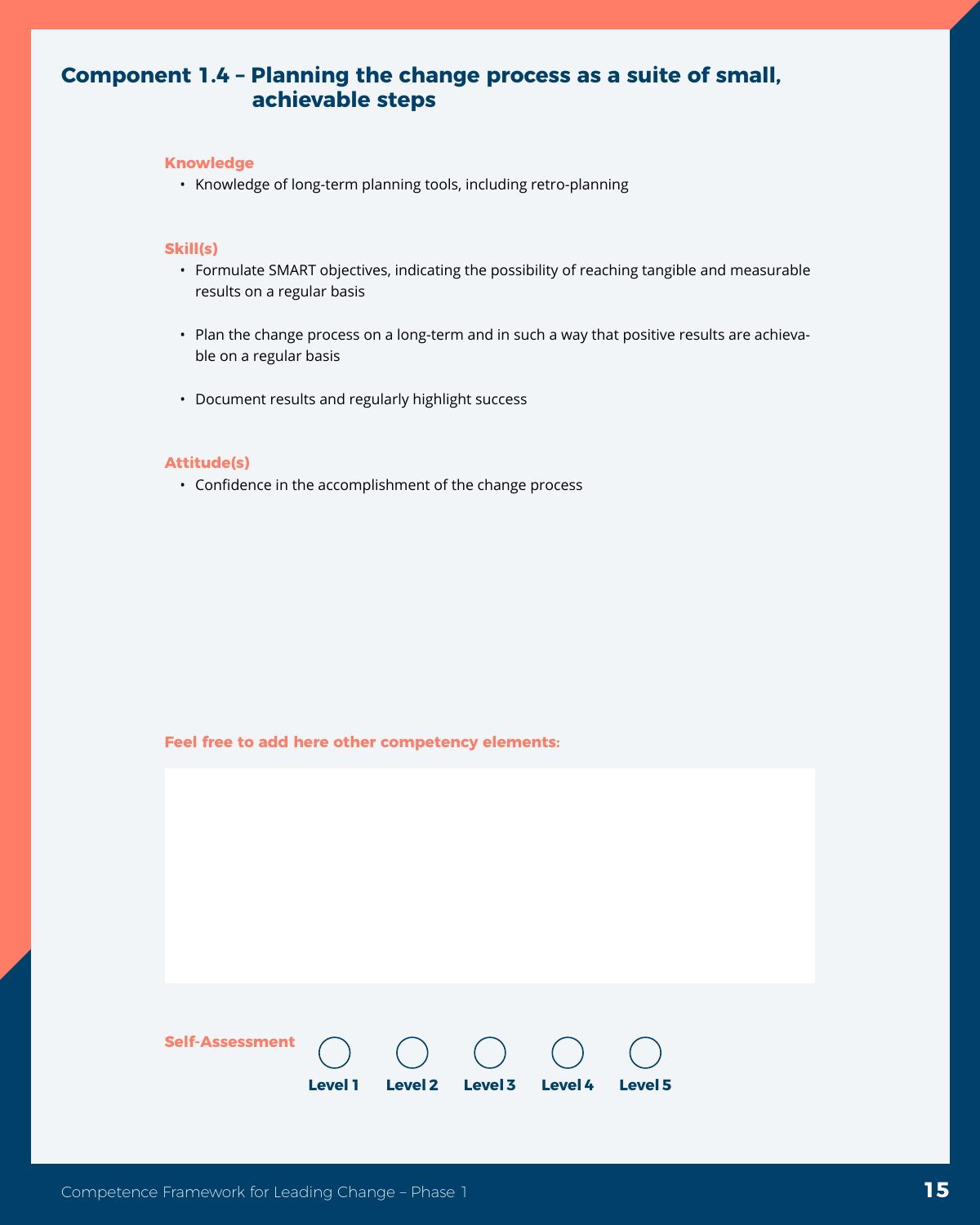# <span id="page-15-0"></span>PHASE 2 – IMPLEMENTING CHANGE

During the implementation phase, people are confronted for the first time with concrete actions that change the initial status quo of the organisation. Consequently, it is also the first time when people will be experiencing difficulties with this new reality. Unease, fear, confusion may be among the feelings that will strongly impact people. With the right tools, attitude and abilities, the leader can minimise people's resistance to the new approaches and support them in their learning journey. Involving people in the change process, enabling them to propose new and creative solutions can help both instil a sense of ownership of the change process and offer them beneficial learning opportunities.

**Should you have any other components to suggest, please use the space below:**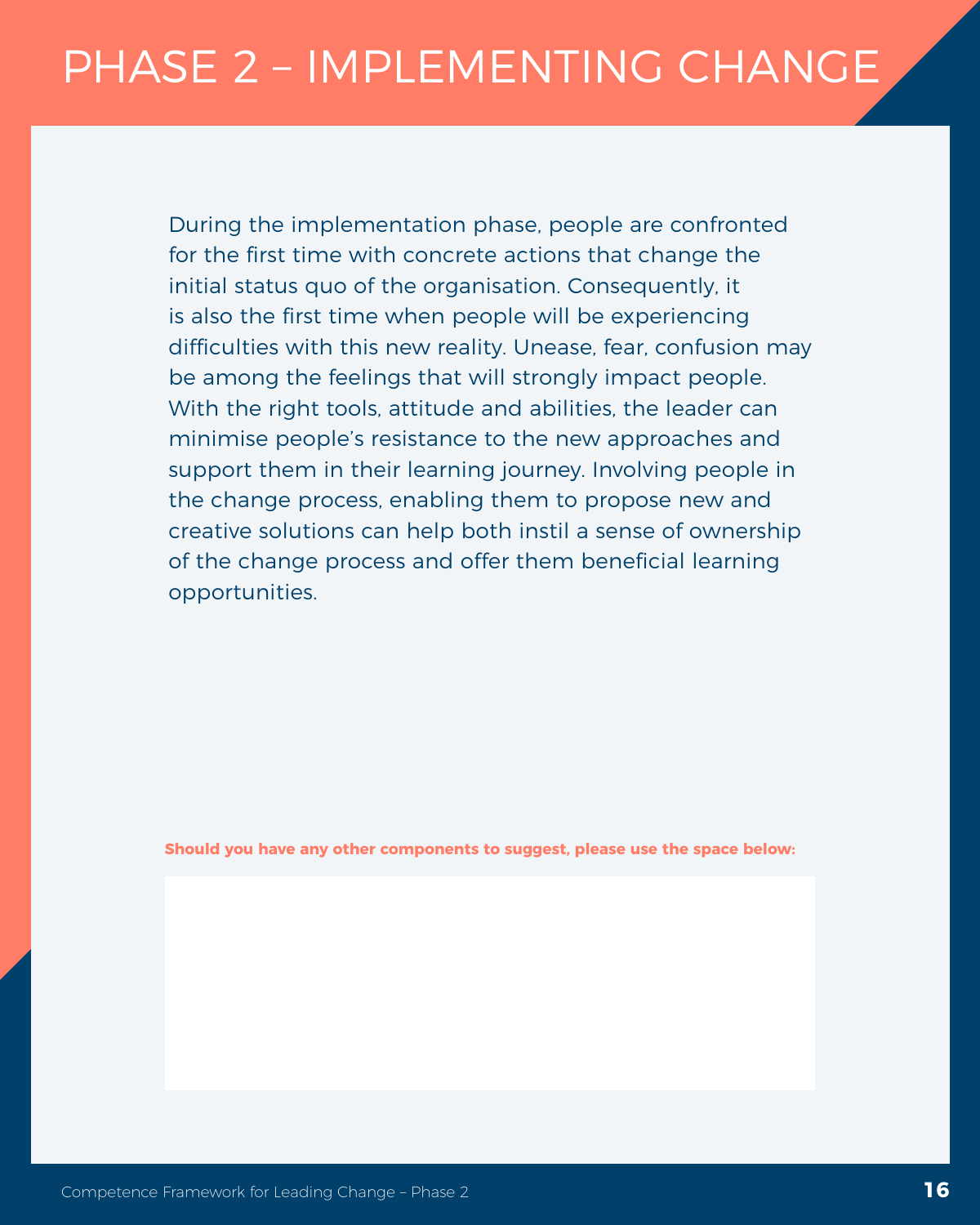# <span id="page-16-0"></span>**Component 2.1 – Minimising the resistance throughout the change process**

#### **Knowledge**

• Understand how people develop and use resistance / defence mechanisms against significant change

### **Skill(s)**

- Actively listen to others and to identify all possible barriers to a successful change process
- Find solutions and remove the identified barriers in the process of change
- Enable others to take responsibility for concrete actions within the change process
- Provide support, throughout the entire process, to those that experience anxiety due to significant changes

## **Attitude(s)**

- High level of personal responsibility and transparency towards the others
- Persistence when facing resistance and opposition
- Remains optimistic in difficult situations and when under pressure

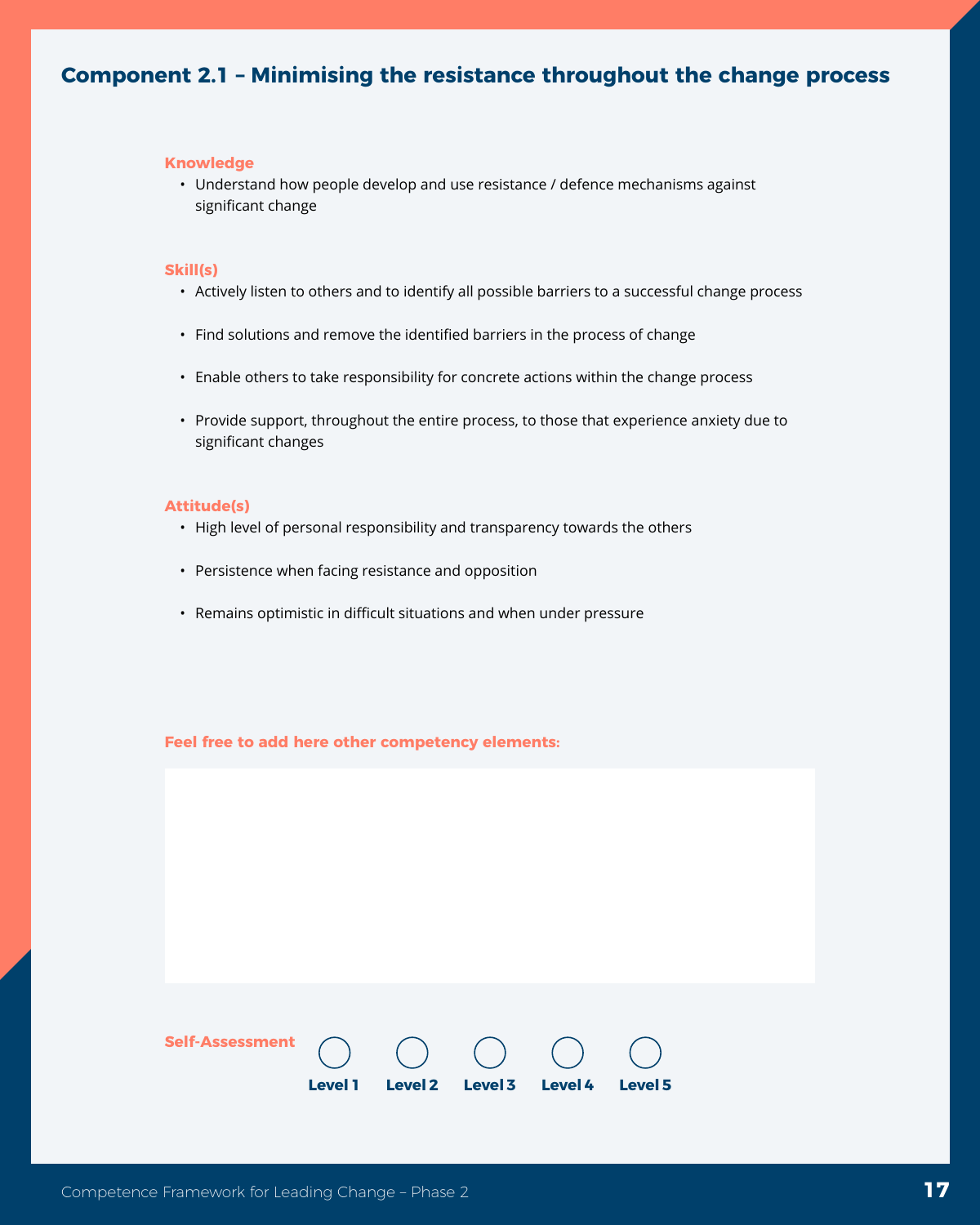# <span id="page-17-0"></span>**Component 2.2 – Planning the change process collaboratively**

#### **Knowledge**

- Have a sense of the team members, their prior experiences, their strengths and weaknesses
- Have a clear understanding of what resources are needed for the change process
- Awareness of instruments and tools for planning both for long-term and short-term
- Understanding the advantages and disadvantages of working in teams

#### **Skill(s)**

- Develop and implement coherent long-term as well as short-term plans for change
- Involve others in the planning process, leveraging on their strengths and providing incentives to those that want to learn and improve their weaknesses during the change process
- Inspiring others to take ownership and control of the change strategy
- Use conflictual situations as sources of learning and moving forward

## **Attitude(s)**

- Respect for the diversity of the group
- Openly show support to others and support their positive ideas
- Appreciation for different points of view

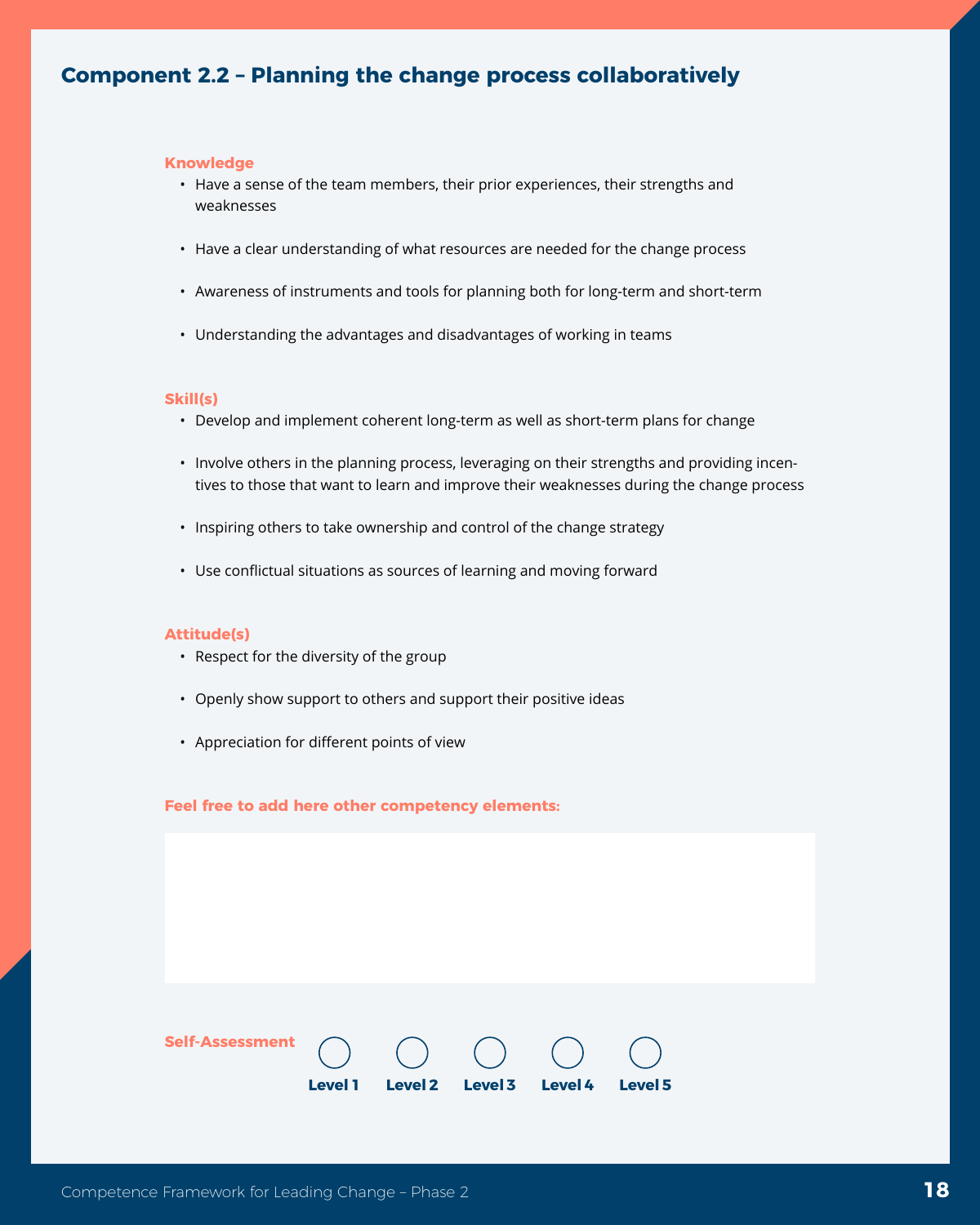# <span id="page-18-0"></span>**Component 2.3 – Being creative and innovative**

#### **Knowledge**

• Understanding that new, novel approaches are required in the implementation of the change

# **Skill(s)**

- Propose new ideas and solutions to the challenges faced along the process of change
- Reflect about and question current norms and approaches
- Recognise the innovation potential in others and supports them
- Take initiative, propose or facilitate group work that results in the proposal of new processes, methods, policies, systems, partnerships

#### **Attitude(s)**

- Openness to new ideas and solutions
- Encouraging others to come forward with their own ideas and proposals

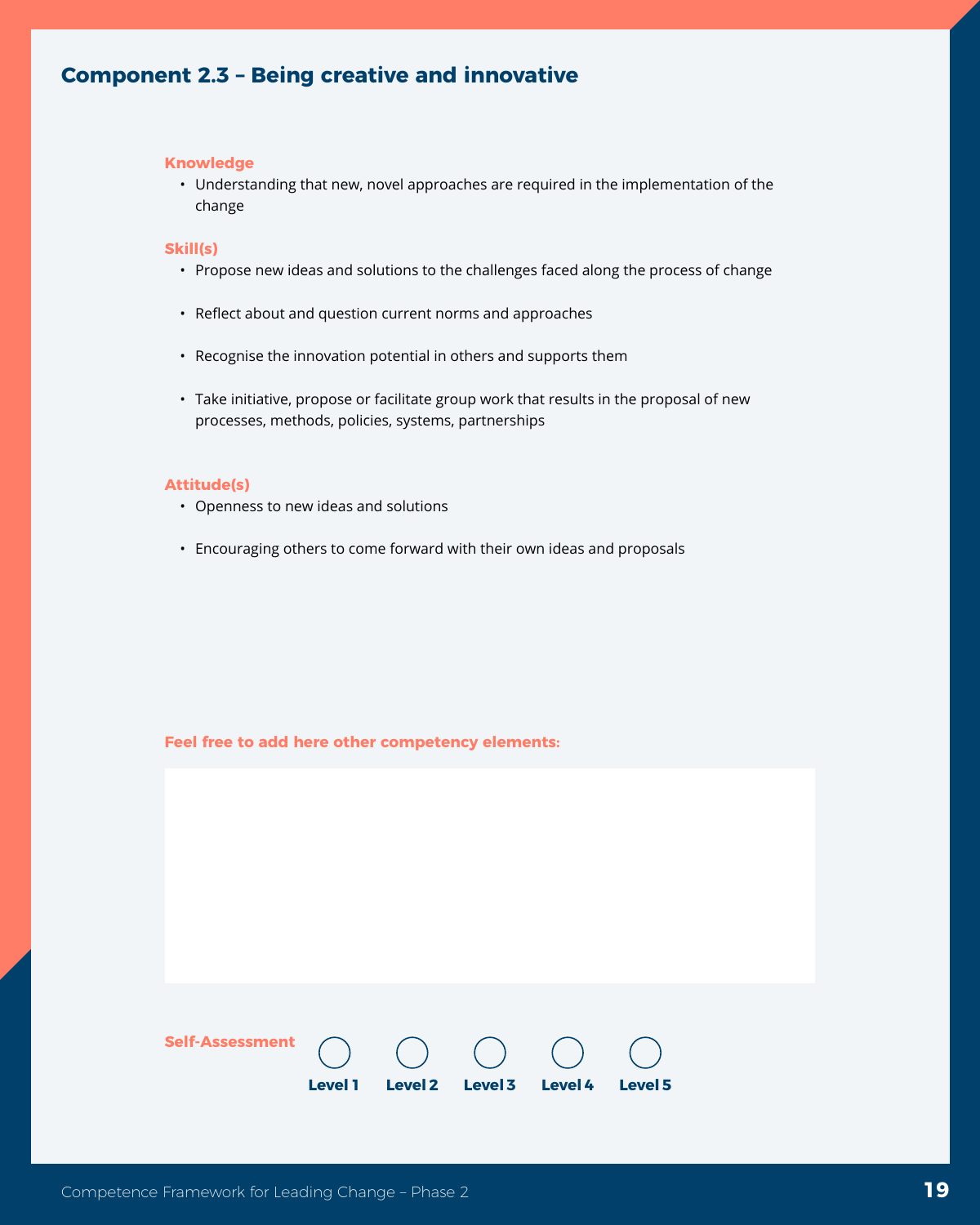# <span id="page-19-0"></span>**Component 2.4 – Managing the change process**

#### **Knowledge**

- Grasping well the processes and tools of organisational change as well as the necessary steps
- Awareness of the changes required in the structure, processes, procedures or management styles within the organisation
- Has a clear overview of the needs of the group

#### **Skill(s)**

- Formulate SMART objectives
- Mobilise resources, create structures and processes that are required for the transitioning process
- Respond quickly and adapt in challenging situations arising throughout the implementation of change
- Identify gaps and propose solutions whenever needed
- Proposes clear change management activities (in terms of communication, training, development, etc.) to the organisation, the teams or on an individual basis
- Anticipate the effects of the change in various areas of the organisation
- Mastering tools designed for change processes, including risk management

#### **Attitude(s)**

- Constructive approach in problematic situations
- Taking initiative
- Resilience and refusing to accept the status quo

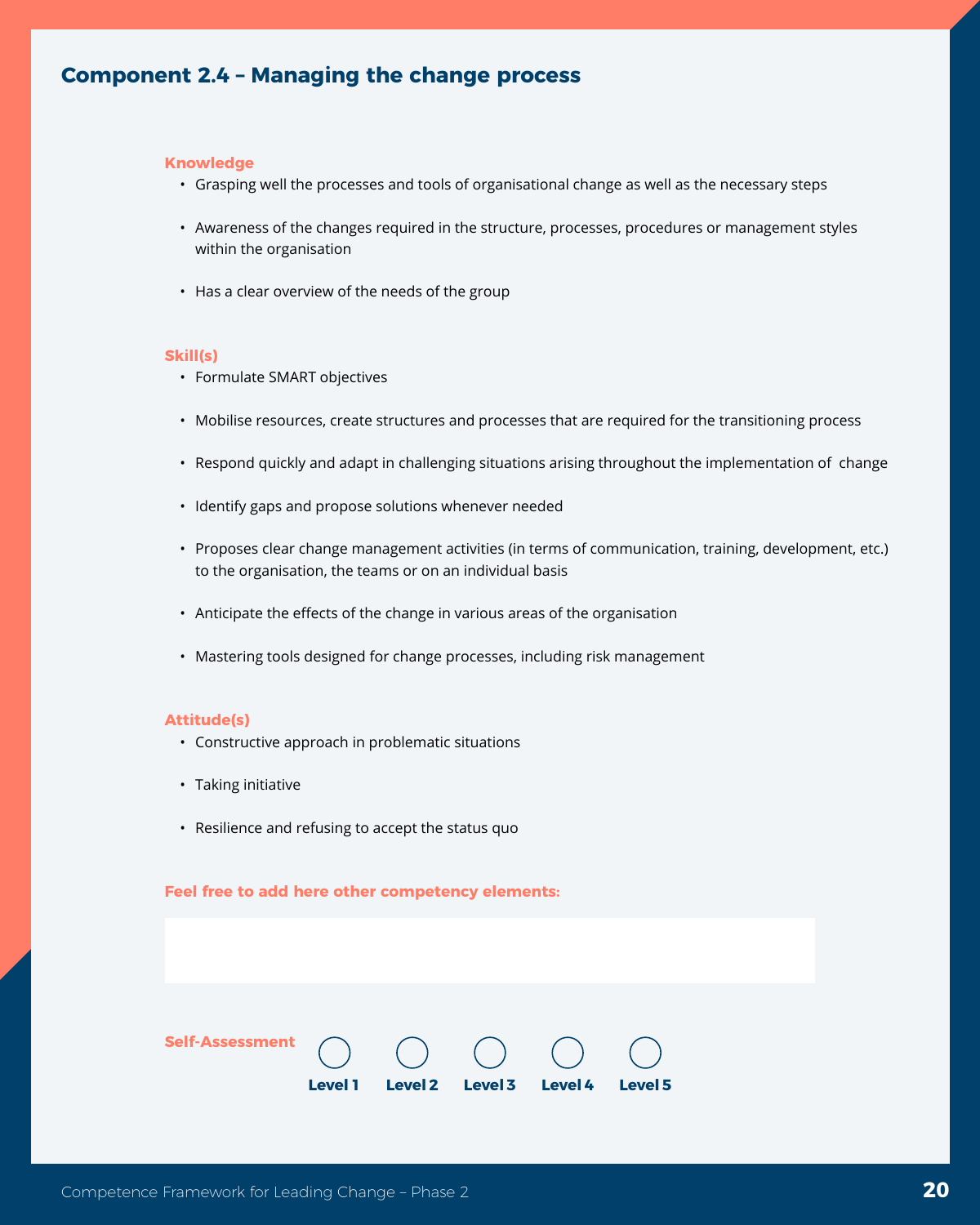<span id="page-20-0"></span>A change may be considered successful if it enables the development of an organisation's processes, policies or systems and if it becomes part of the new culture of the organisation. The process of ensuring the sustainability of the change is particularly important as it enables the organisation to keep and integrate the change, rather than losing it and reverting to the previous state.

**Should you have any other components to suggest, please use the space below:**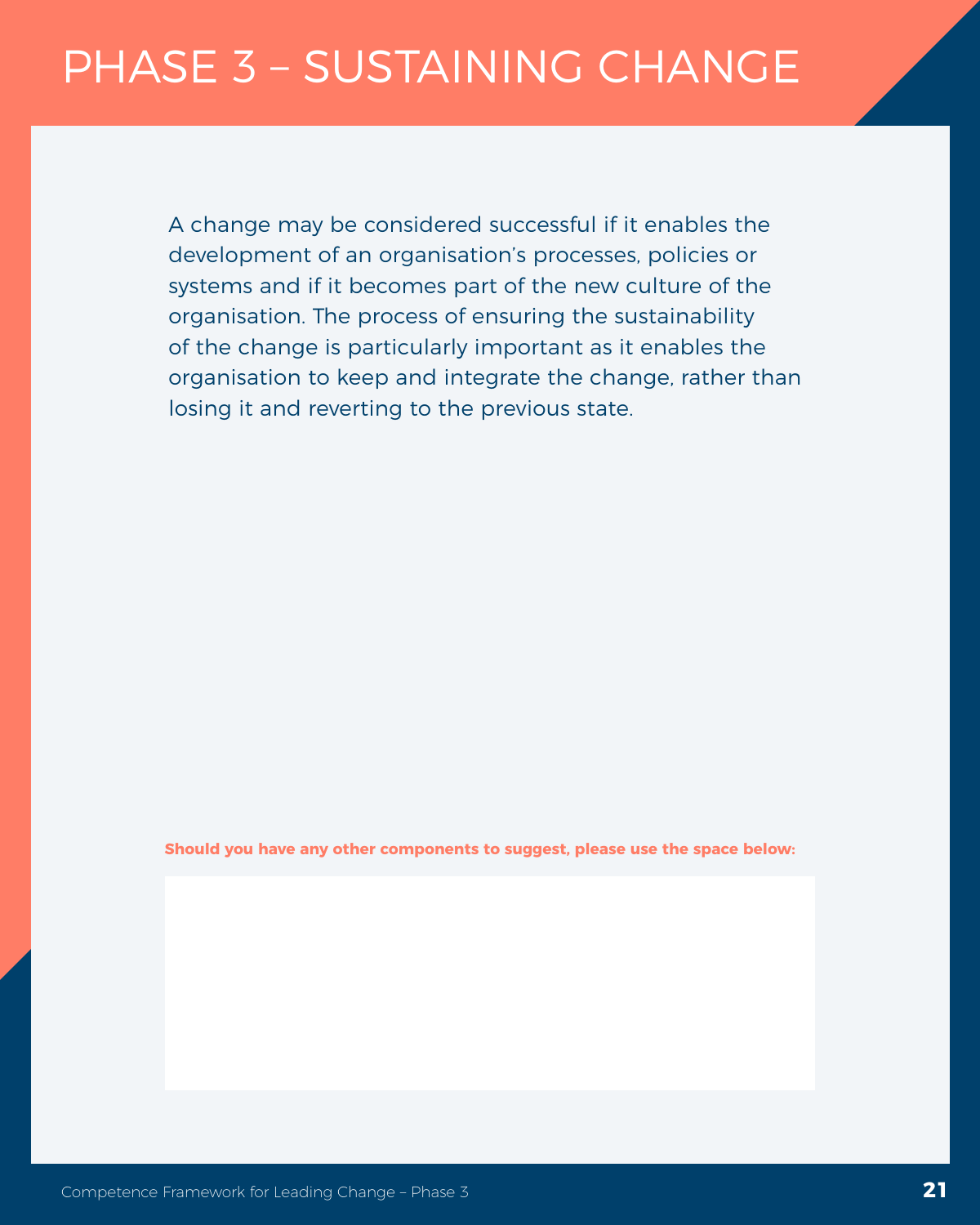# <span id="page-21-0"></span>**Component 3.1 – Integrating change in the culture and practice of the organisation**

### **Knowledge**

- Understand the holistic dimension that can be attained by involving people in the process of integrating change
- Clear plan for integrating change in the organisation

## **Skill(s)**

- Ensure the application of the change across the organisation and at the best possible quality standards
- Promote the use of the new tools or the implementation of the changes in all organisational aspects
- Encourage everyone to review regularly their results and ensure success is acknowledged and lessons are learned
- Reward everyone's personal efforts that reinforce the new norm or state
- Build on every positive result obtained as a result of the changes

## **Attitude(s)**

• Motivation to work with and include the entire team in the integration process

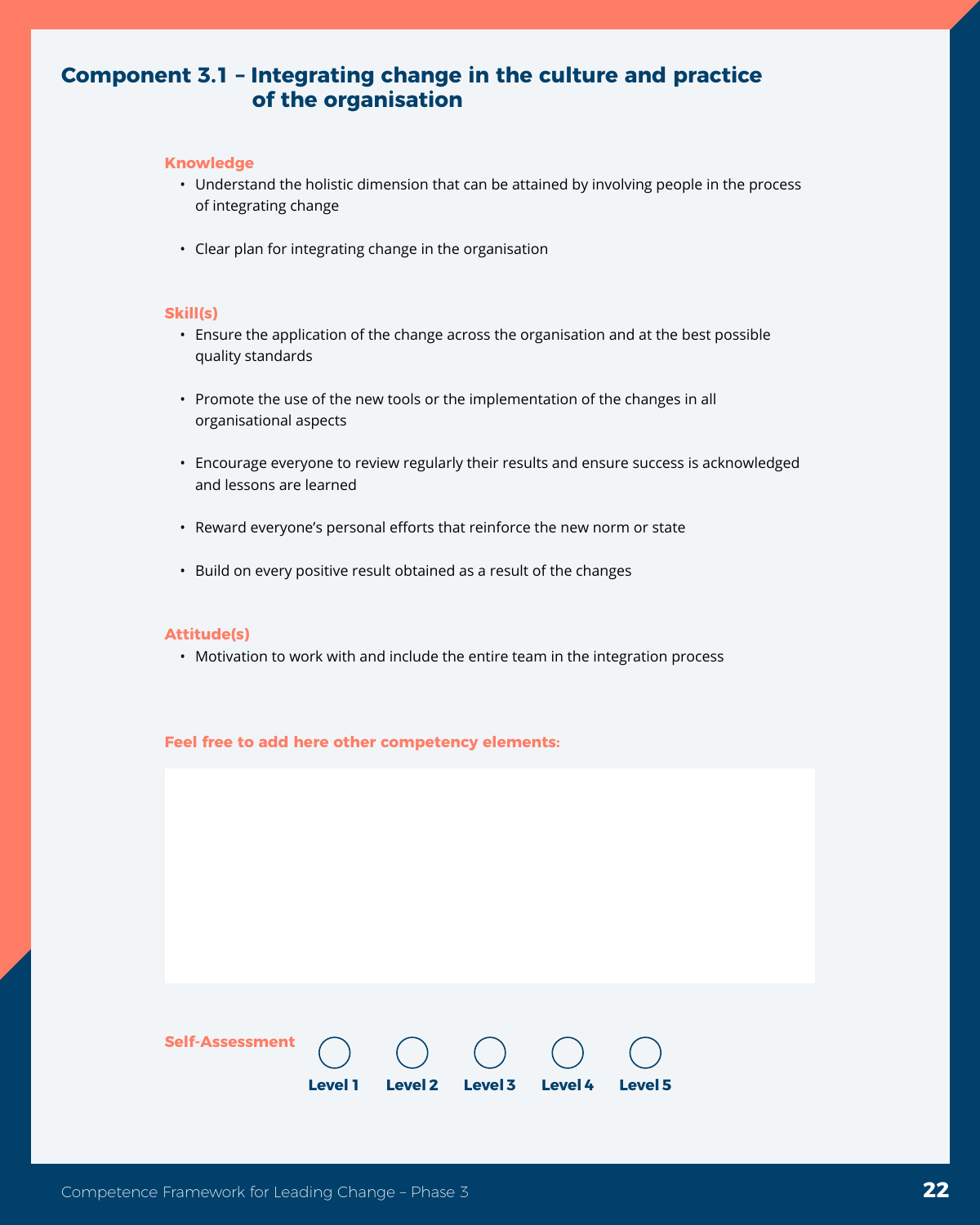# <span id="page-22-0"></span>**Component 3.2 – Ensuring the visibility of the change**

#### **Knowledge**

• Understand the role that each person can play in sustaining change

# **Skill(s)**

- Identify and highlight the change and its effects on the organisation (inside and outside the organisation) on every occasion
- Acknowledge people for their roles and results in the change process
- Encourage people to talk about the change and the success it brought
- Present the new status quo of the organisation as the current norm to outsiders and newcomers

## **Attitude(s)**

• Enthusiasm and willingness to share the results achieved

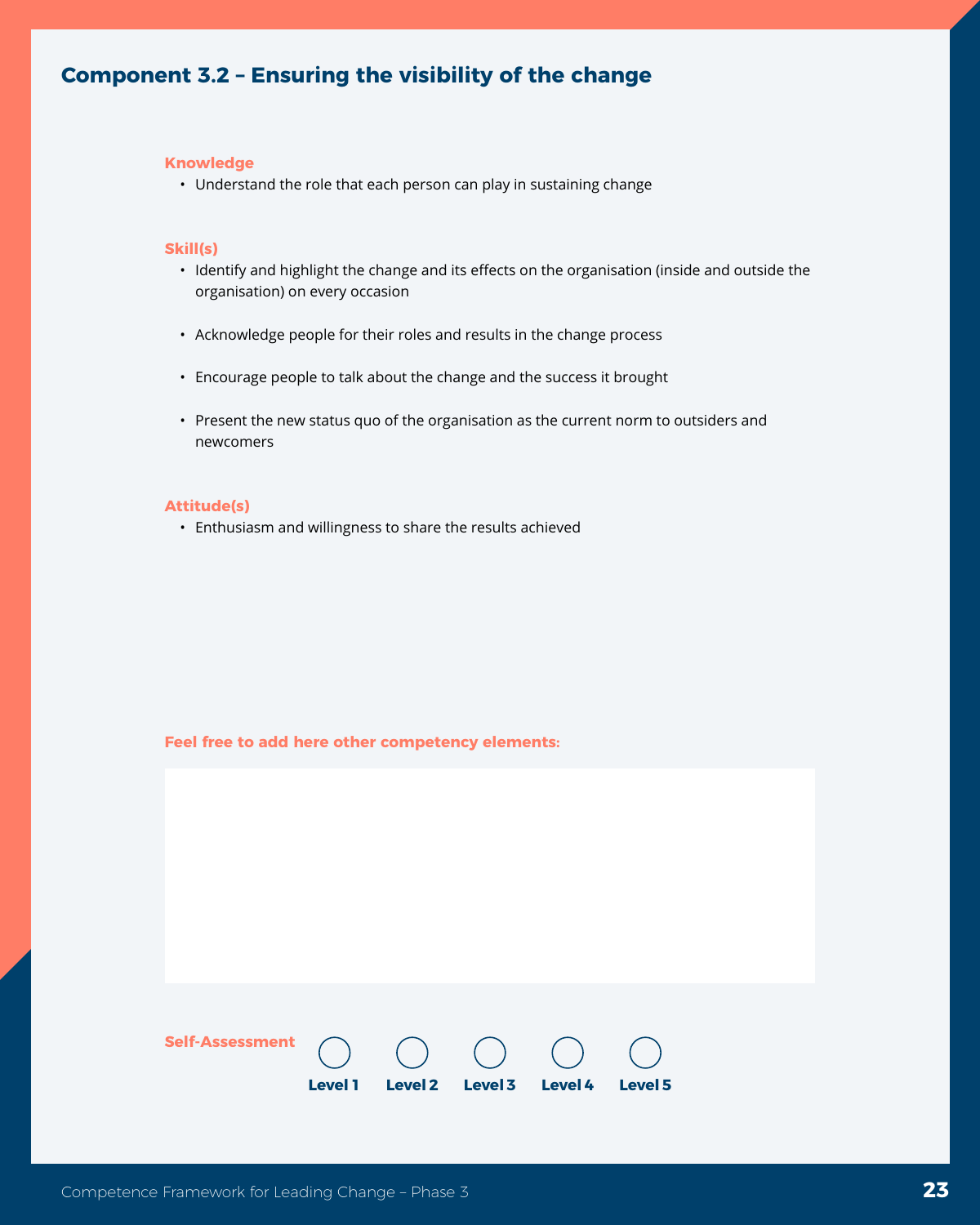# <span id="page-23-0"></span>SELF-ASSESSMENT SUMMARY

# **Phase 1 – Preparing for Change**

**Component 1.1 – Assessing people's readiness for the change process** 

**Component 1.2 – Communicating about the change process** 

**Component 1.3 – Engaging stakeholders in the change process** 

**Component 1.4 – Planning the change process as a suite of small, achievable steps** 

# **Phase 2 – Implementing Change**

**Component 2.1 – Minimising the resistance throughout the change process** 

**Component 2.2 – Planning the change process collaboratively** 

**Component 2.3 – Being creative and innovative** 

**Component 2.4 – Managing the change process** 

# **Phase 3 – Sustaining Change**

**Component 3.1 – Integrating change in the culture and practice of the organisation** 

**Level 1 Level 2 Level 3 Level 4 Level 5**

## **Component 3.2 – Ensuring the visibility of the changes**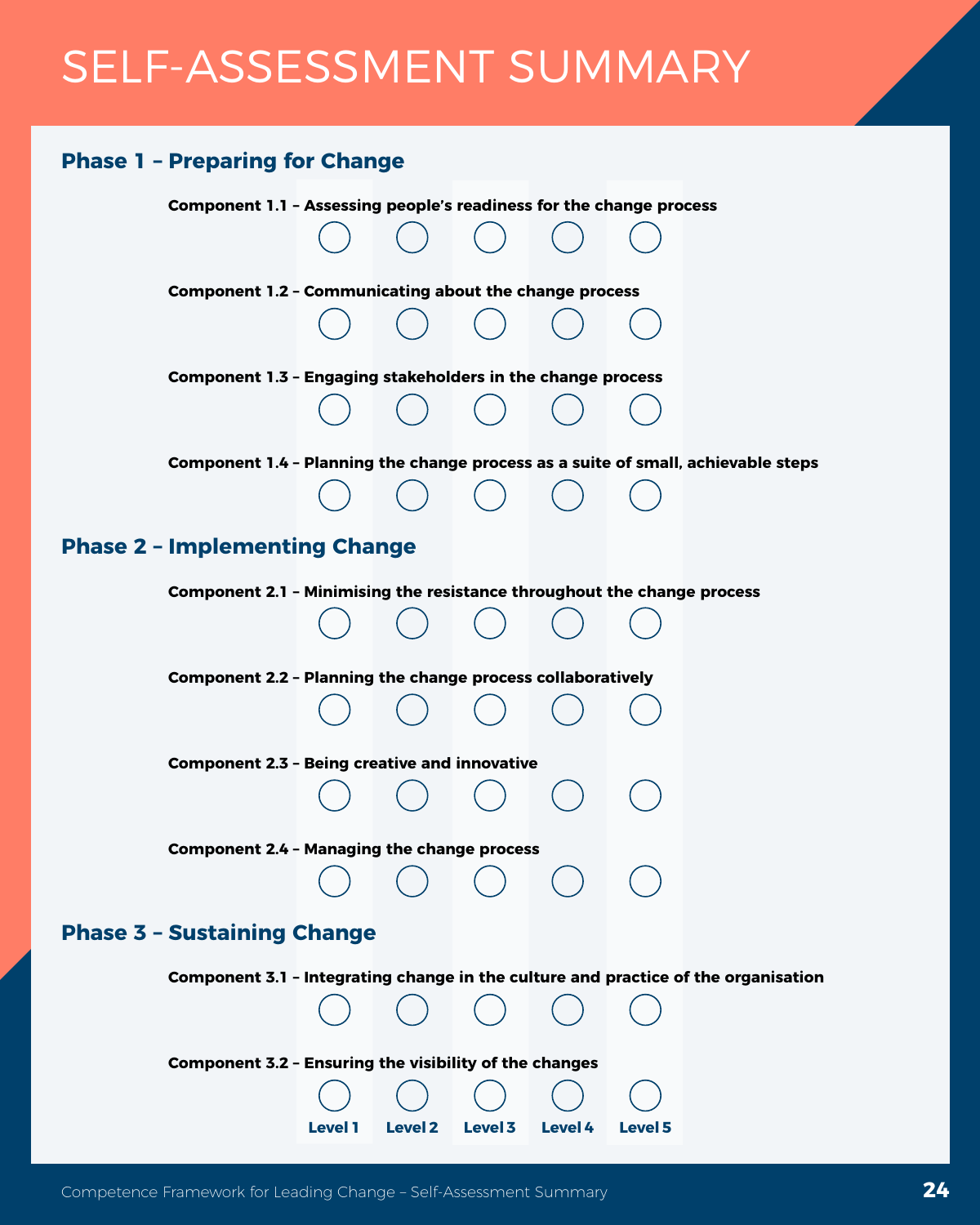<span id="page-24-0"></span>

# CHANGE AND MY ORGANISATION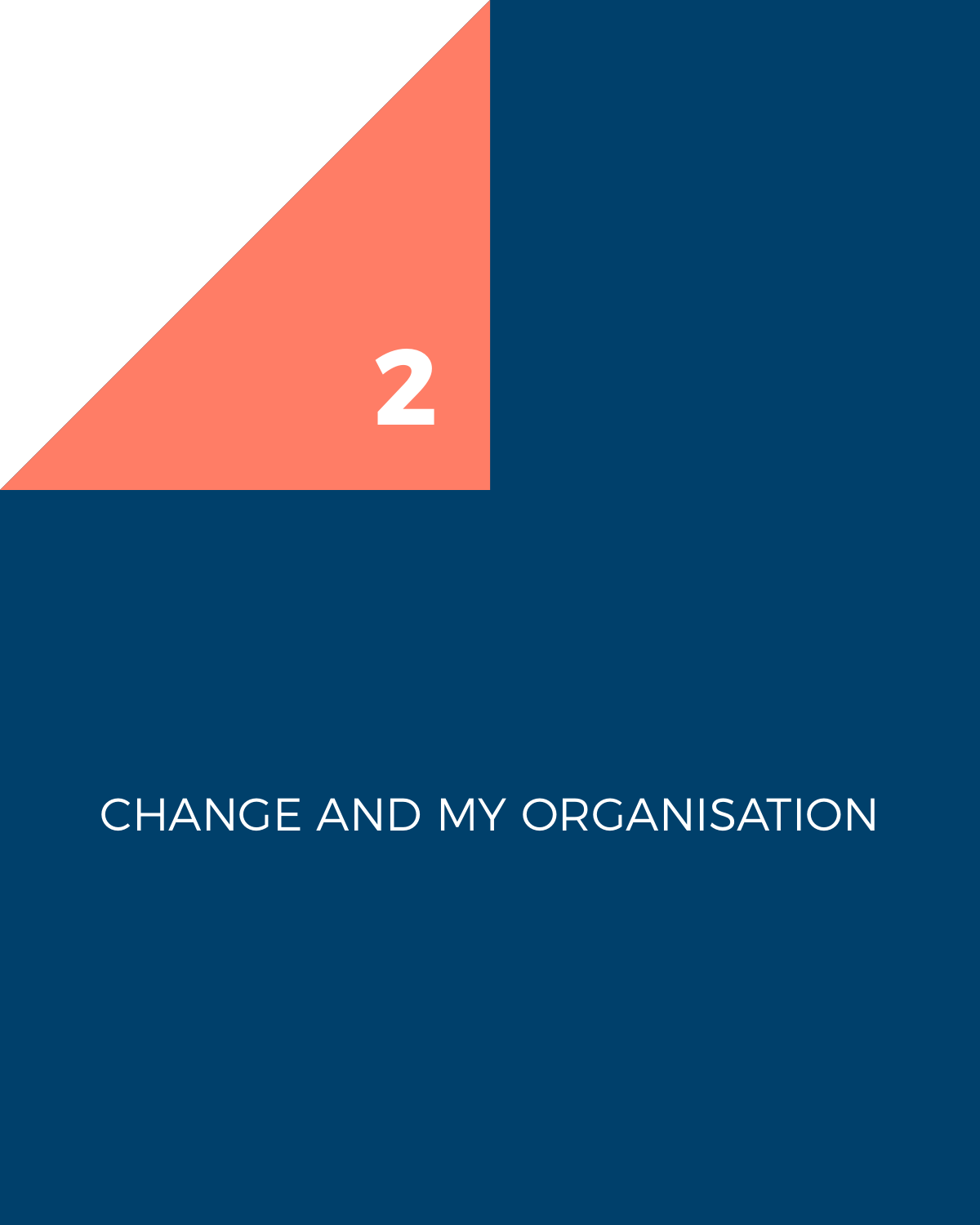# <span id="page-25-0"></span>ABOUT CHANGE AND MY **ORGANISATION**

The chapter on Change and my Organisation, enables one to analyse the current situation and to reflect on the changes needed specifically related to the four SHIFT topics: Cultural Leadership; Environmental Sustainability; Gender and Power Relations and Inclusion. The three questions we asked, will help one to reflect on the current situation in one's organisation, the changes needed and ways to implement it.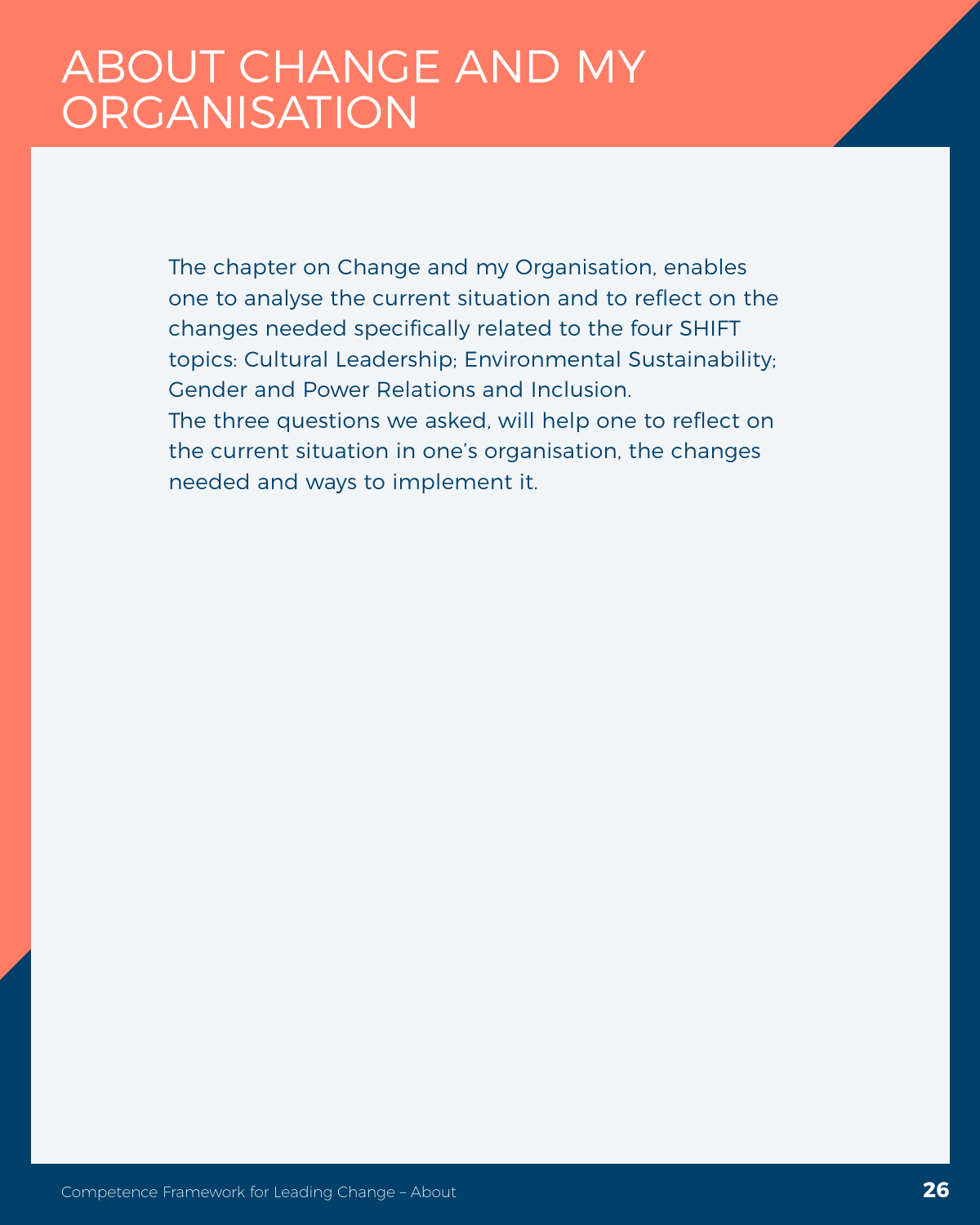# <span id="page-26-0"></span>**1. What is the Current Situation (Challenges, Issues, Successful Initiatives, Best Practices, etc.) in your Organisation in terms of:**

### **The overall organisational leadership?**

You could reflect on the:

- Organisational structure
- Decision-making processes
- Internal and external communication, etc.

# **Gender and power relations?**

You could reflect on the:

- Roles and positions of members and staff
- Gender-sensitive internal educational activities
- Mainstreaming gender and power relations in projects
- Gender-sensitive communication
- Dealing with resistance in applying a gender-sensitive approach, etc.

# **Environmental sustainability?**

You could reflect on the:

- The degree to which your organisation is already promoting and acting on an environmental sustainability
- The existence of environmental sustainability policies
- Dealing with resistance in applying an environmentally sustainable approach, etc

# **Inclusion?**

You could reflect on the:

- The degree to which your organisation is promoting inclusion
- The existence of inclusive policies within the organisation
- Dealing with resistance in applying an inclusive approach, etc.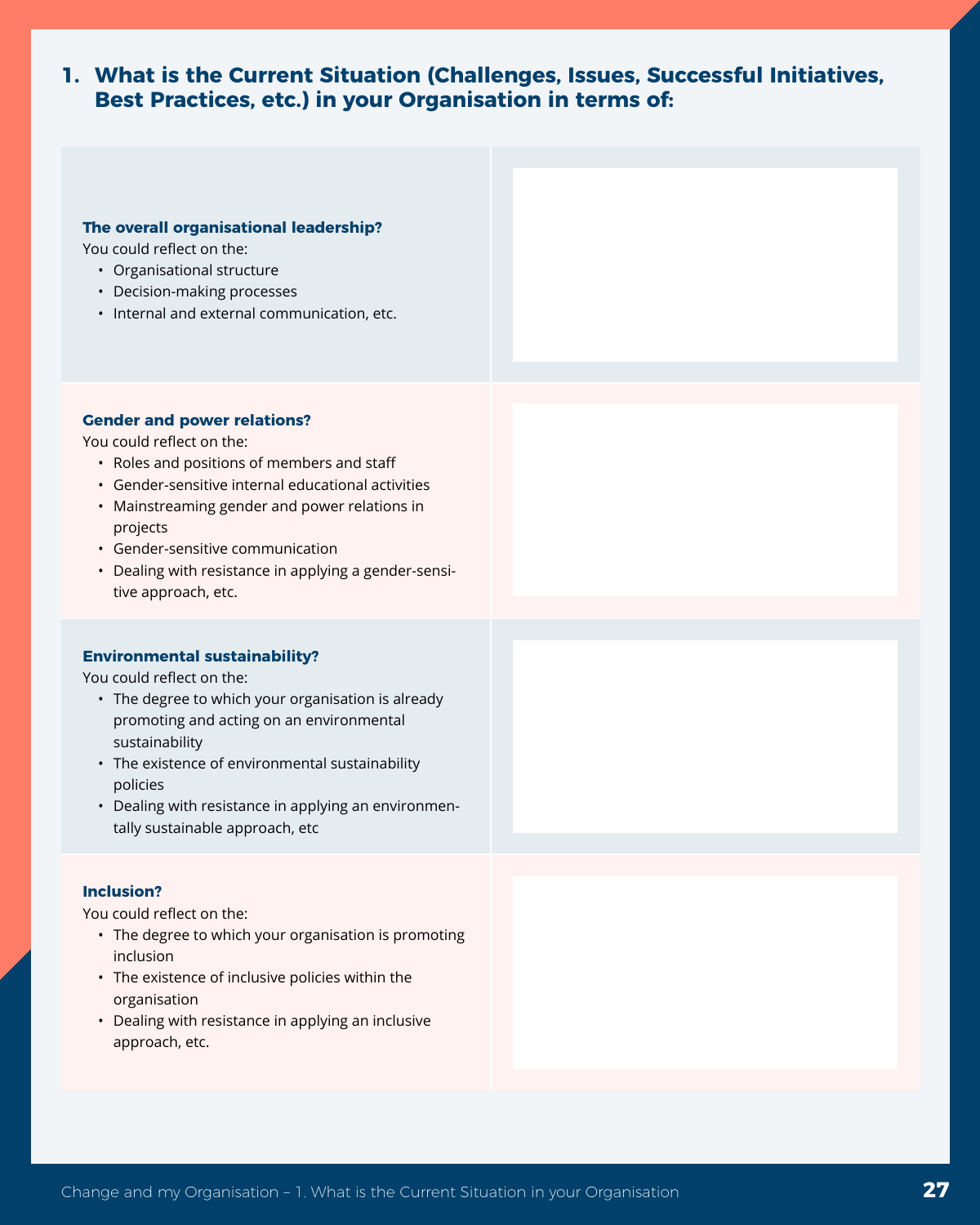# <span id="page-27-0"></span>**2. From your Perspective, what Kind of Changes are Required within your Organisation in terms of:**

## **The overall organisational leadership?**

You could reflect on the:

- Organisational structure
- Decision-making processes
- Internal and external communication, etc.

## **Gender and power relations?**

You could reflect on the:

- Roles and positions of members and staff
- Gender-sensitive internal educational activities
- Mainstreaming gender and power relations in projects
- Gender-sensitive communication
- Dealing with resistance in applying a gender-sensitive approach, etc.

# **Environmental sustainability?**

You could reflect on the:

- The degree to which your organisation is already promoting and acting on an environmental sustainability
- The existence of environmental sustainability policies
- Dealing with resistance in applying an environmentally sustainable approach, etc

## **Inclusion?**

You could reflect on the:

- The degree to which your organisation is promoting inclusion
- The existence of inclusive policies within the organisation
- Dealing with resistance in applying an inclusive approach, etc.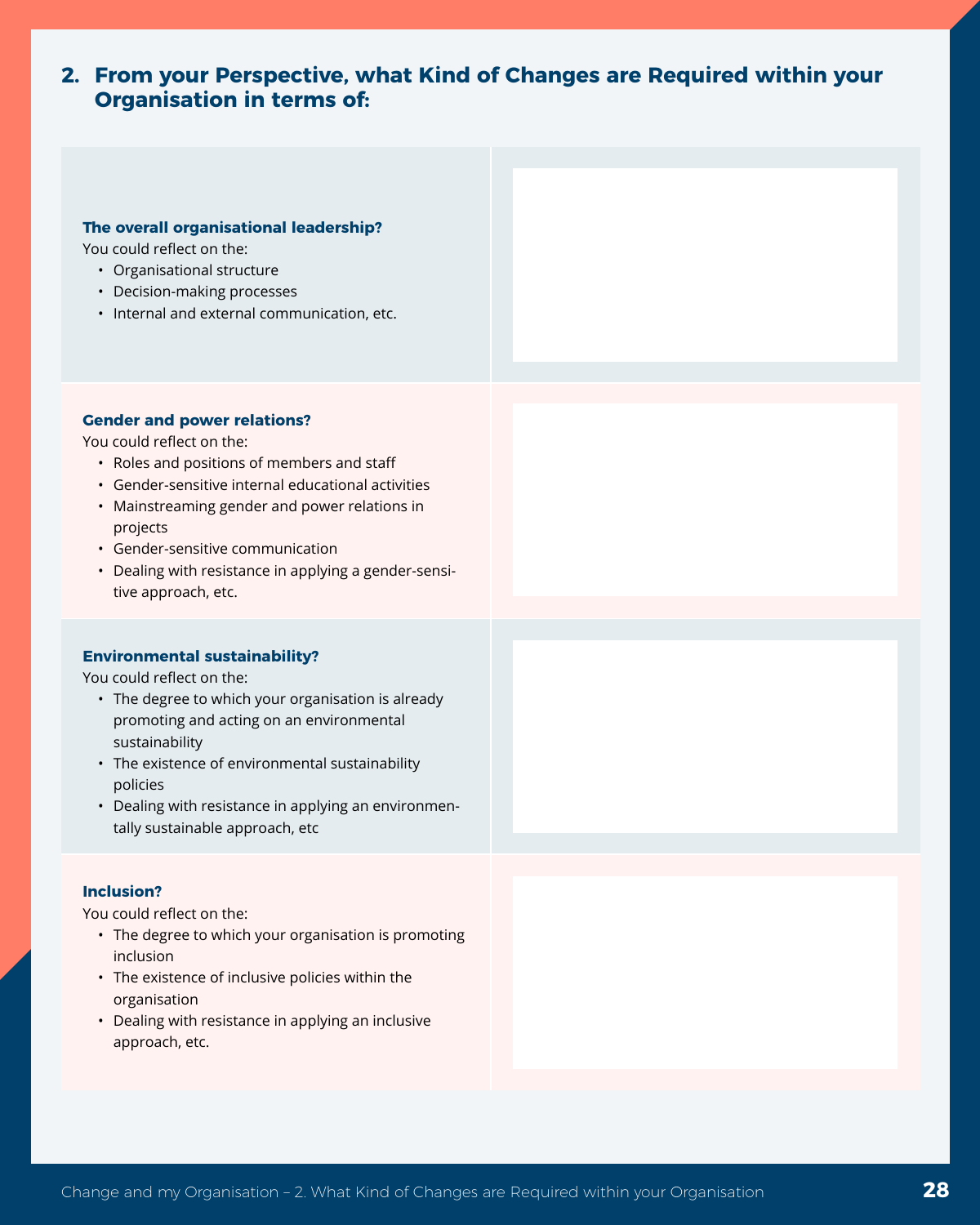# <span id="page-28-0"></span>**3. Think about Ways of Implementing these Changes in terms of:**

#### **The overall organisational leadership?**

You could reflect on the:

- Organisational structure
- Decision-making processes
- Internal and external communication, etc.

## **Gender and power relations?**

You could reflect on the:

- Roles and positions of members and staff
- Gender-sensitive internal educational activities
- Mainstreaming gender and power relations in projects
- Gender-sensitive communication
- Dealing with resistance in applying a gender-sensitive approach, etc.

# **Environmental sustainability?**

You could reflect on the:

- The degree to which your organisation is already promoting and acting on an environmental sustainability
- The existence of environmental sustainability policies
- Dealing with resistance in applying an environmentally sustainable approach, etc

## **Inclusion?**

You could reflect on the:

- The degree to which your organisation is promoting inclusion
- The existence of inclusive policies within the organisation
- Dealing with resistance in applying an inclusive approach, etc.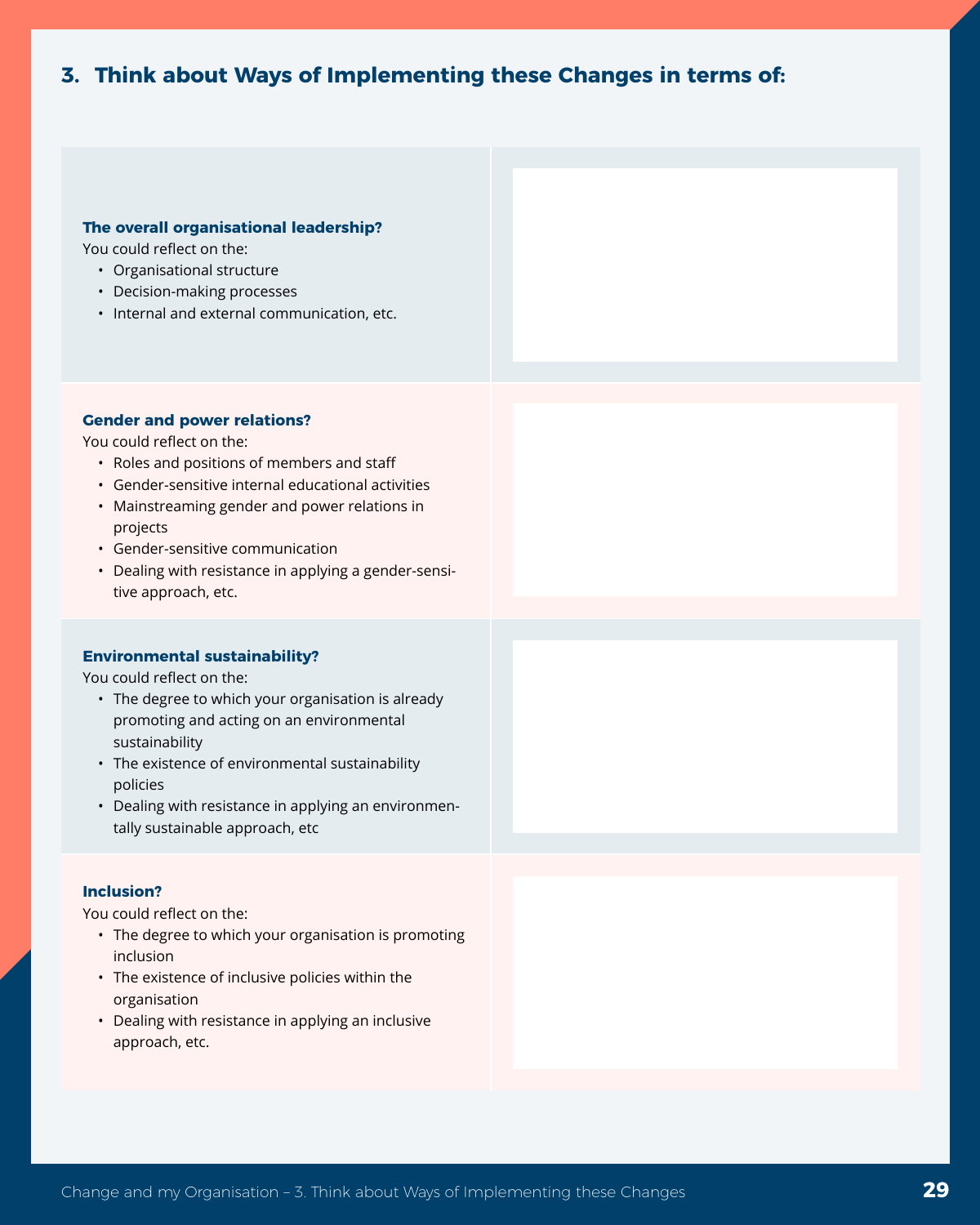<span id="page-29-0"></span>

# A NON-EXHAUSTIVE LIST OF PARTICIPATORY METHODS AND THEIR BRIEF DESCRIPTIONS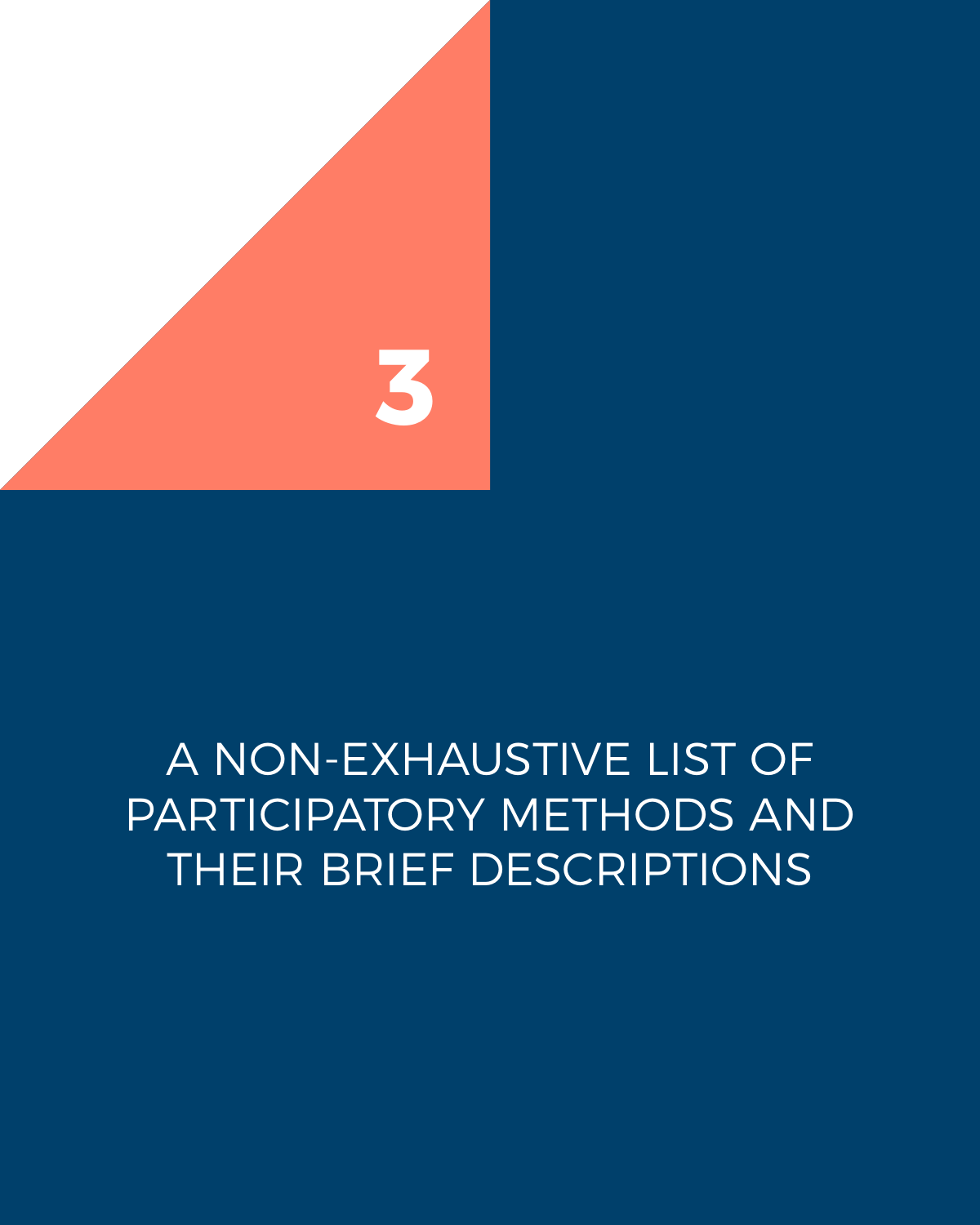# <span id="page-30-0"></span>ABOUT PARTICIPATORY METHODS

This chapter is a collection of participatory methods to introduce change within a group of people in an organised way. This is a non-exhaustive list of methods on how to work together towards a common goal and discuss change, opportunities and ways to tackle the challenges. You can read through the nine following methods:

- 1. Brainstorming
- 2. Carousel
- 3. Fishbowl
- 4. Nominal Group Technique
- 5. Simulation
- 6. Small Group Discussion
- 7. Discussion
- 8. Force-Field Analysis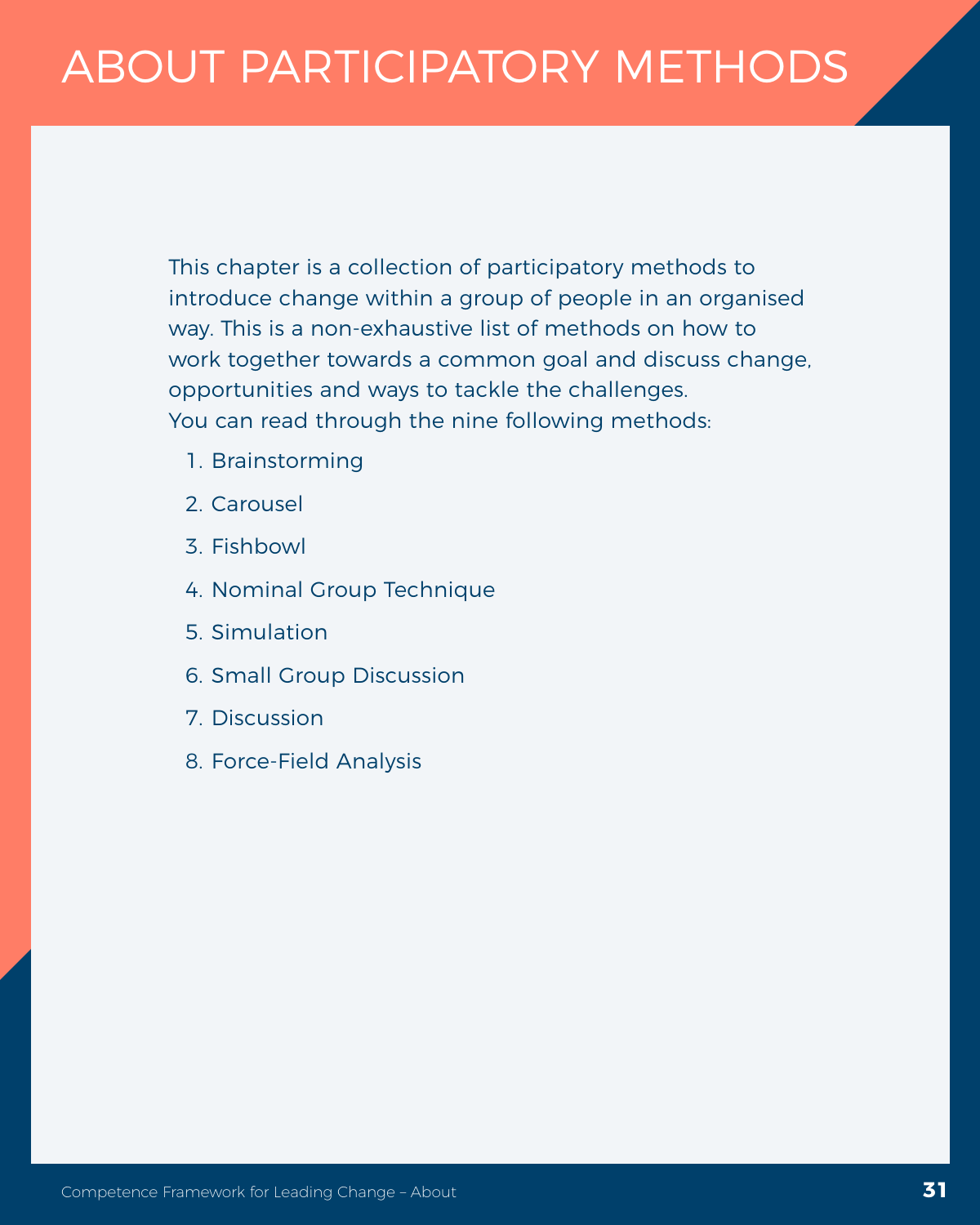<span id="page-31-0"></span>**Brainstorming is a problem-solving situation in which participants are given a problem and asked to bring into the discussion any ideas that come to mind, no matter how outlandish. All ideas are gathered and recorded, without evaluation, before any are discussed. Idea gathering is usually limited to 5-15 minutes.** 

#### **When to use:**

- To develop novel or creative solutions to problems
- To develop creativity
- To stimulate participation by group members

#### **Requirements:**

- Board or flip chart for recording ideas
- Chalk or pens
- Tape for posting flip chart pages

### **Advantages:**

- Encourages unusual suggestions
- Breaks mind sets and allows for new approaches
- Although only a small number of the ideas usable, surfaces a significant number of valuable ideas
- Maintains interest because of fast-moving pace of session
- Encourages participation by all group members

#### **Considerations:**

- Requires skill on the part of the leader to keep the session moving and the ideas coming, as well as to refrain from judging ideas generated
- Productivity of the group depends upon the abilities of the participants and their understanding of the process
- Requires a non-threatening environment

### **Related strategies:**

Creative thinking, problem solving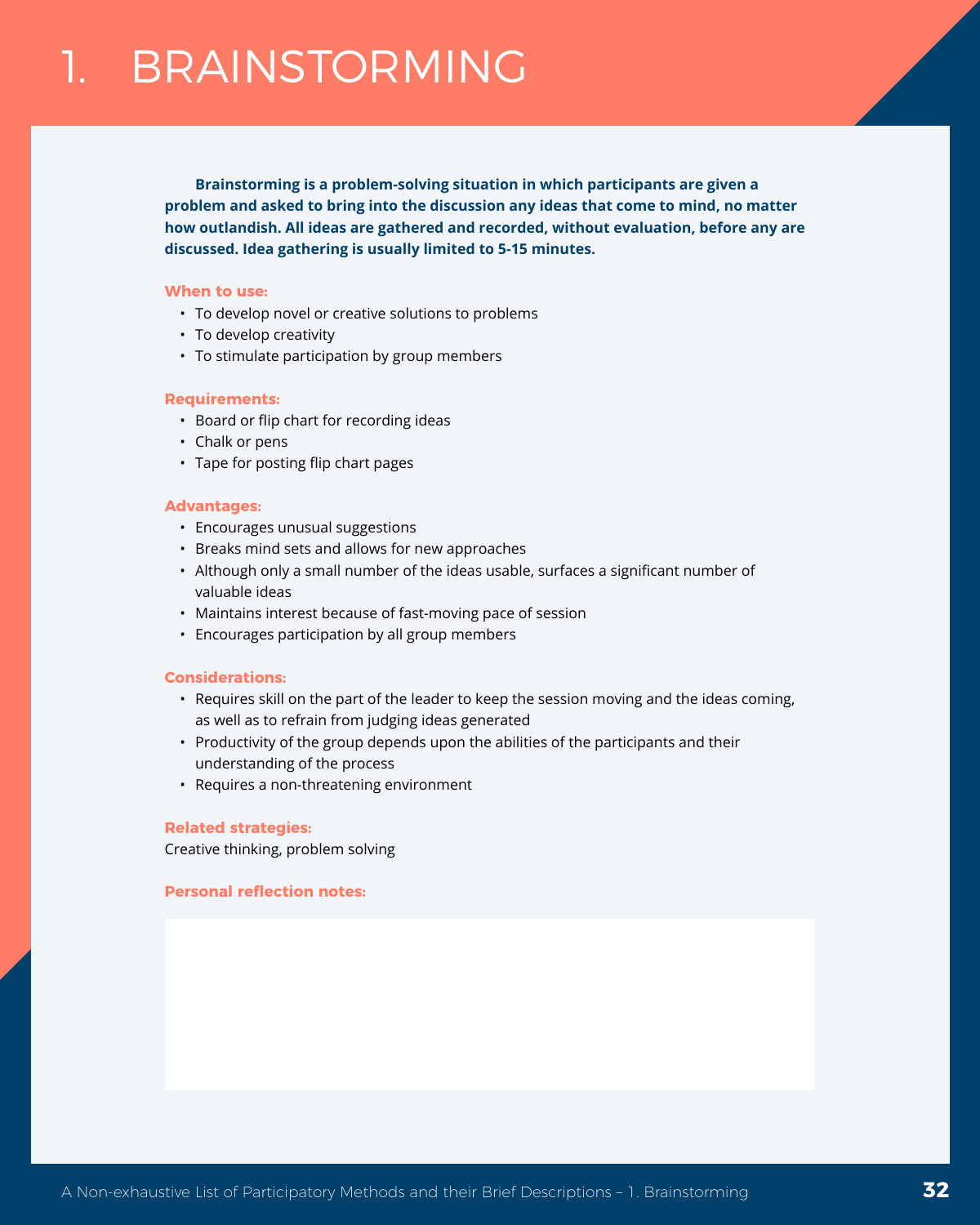# <span id="page-32-0"></span>2. CAROUSEL

### **Never mind what group, people have a lot to share. A small exercise to discover it.**

#### **When to use:**

- Can be great to work out common elements or, etc. (it all depends on the task you give)
- Participants are asked to form groups standing in two lines, facing each other
- Each group has to perform a task related to the group facing it. Roles can be changed afterwards or task performed by both groups in the same time
- Once this is done, each group takes a big step to the right (or to the left, important is to keep the same direction) facing now another group and performing the same task again, in the same way as before. The group that arrives to the end of a line will move to the first place on the opposite line
- The groups can change positions several times, until the full circle is completed, until the first two groups meet for the second time

### **Requirements:**

• Big free space in a room, chairs, some tape or rope to border the places groups will be placed in

### **Advantages:**

- Interaction between all participants
- Sharing information in two ways (from one group to the other and the other way around)

## **Considerations:**

- Groups should make the movements to one direction in the same time
- Should be limited to a single task
- Can be loud and chaotic!

#### **Related strategies:**

• Fishbowl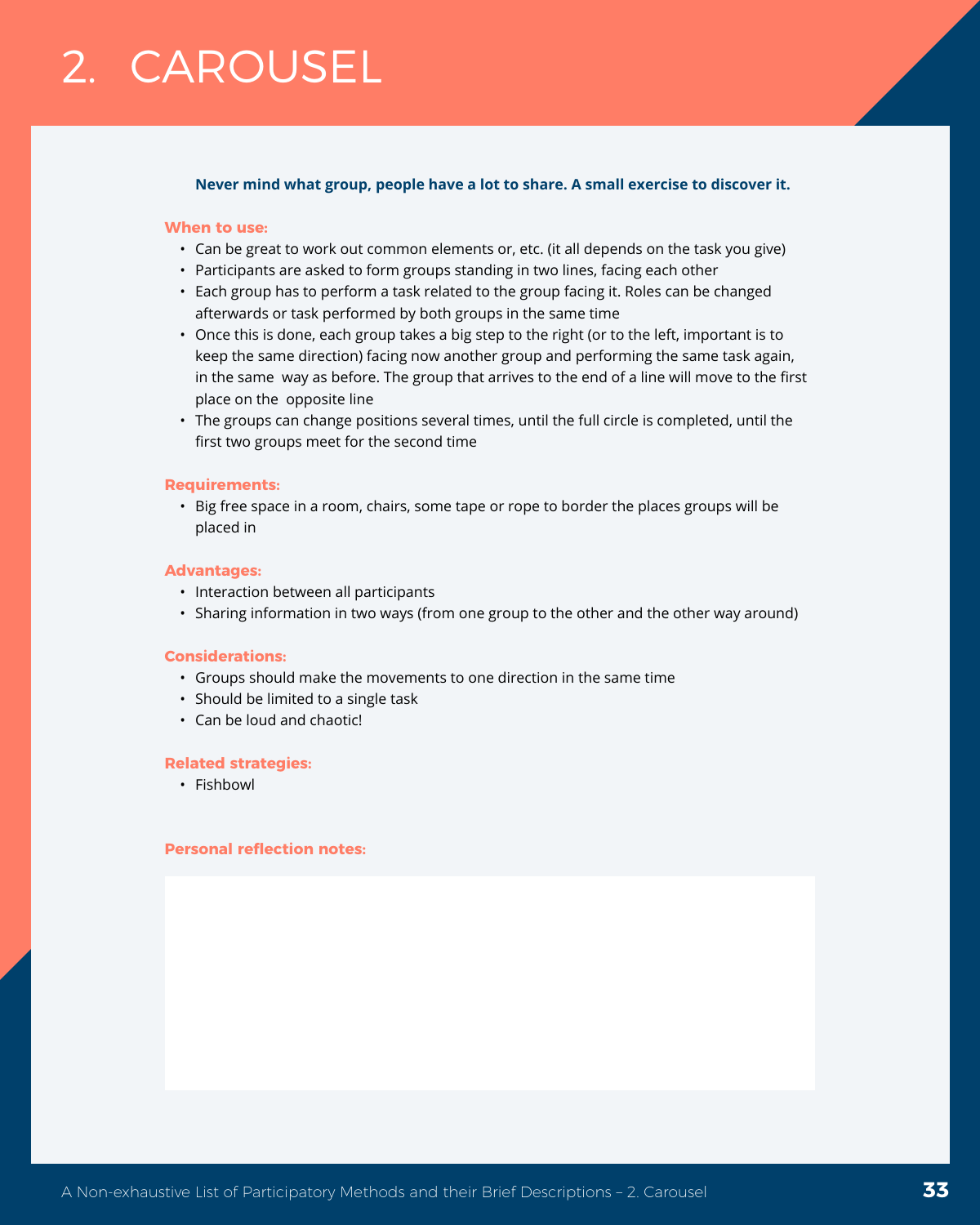<span id="page-33-0"></span>**A fishbowl is a discussion group that is divided in two parts: the inner circle, consisting of four or five people who discuss a topic, and the outer group, consisting of up to 20 people who observe (usually standing).** 

## **Variations include:**

- 1. members of the outer group may "tap in" or exchange places with members of the inner group;
- 2. the inner group (half the total group) discusses something for a specific period of time and then rotates with the outer group, who then discusses for a specific period of time;
- 3. each member of the inner group has an alter ego in the outer group to advise and provide guidance. A fishbowl usually runs 20-30 minutes, enough time to let all interested people express their thoughts but not so long as to drag; it should end on a high note.

### **When to use:**

- To open a discussion or stimulate thinking by allowing individuals to present different points of view
- To foster group participation
- To view group process
- To provide formative evaluation

#### **Requirements:**

- Physical space for inner and outer circles
- Chairs

#### **Advantages:**

- Encourages group participation by all members
- Maintains group interest
- Surfaces ideas and attitudes concerning a topic area

## **Considerations:**

- As the purpose is to stimulate thinking, choice of topic is important
- Should be an open-ended topic and one familiar to all the participants
- This strategy should be coupled with a follow-up strategy which allows for a more in-depth examination of the topic (e.g. work group)
- It is wise to have a fail-safe device in the form of a "plant" (a person to help get the discussion started). The role of such an individual would only be to give some direction and ask questions if the group does not appear to be getting involved
- The identity of individuals should not be made known to the group
- The role of the instructor in this strategy is merely to set it up and to listen
- Participation in the discussion should be only as a "tap in"

## **Related strategies:**

• Brainstorming, creative thinking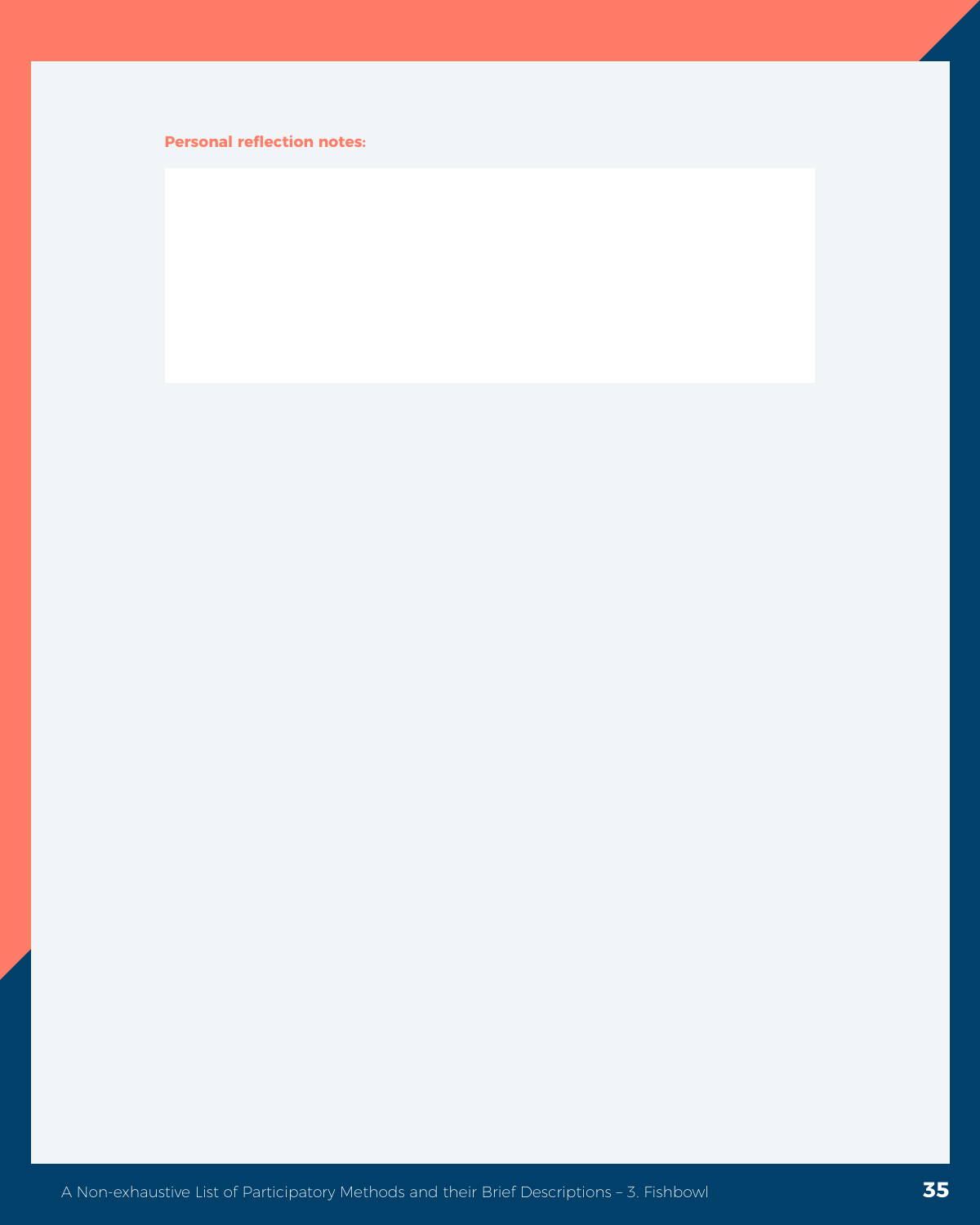# <span id="page-35-0"></span>4. NOMINAL GROUP TECHNIQUE

#### **Every partridge knows its way of scratching - Kikuyu Proverb**

NGT was developed by Andre L. Delbecq and Andrew H. Van de Ven in 1968. Since that time, NGT has gained extensive recognition throughout the world and has been widely applied in health, social service, education, industrial and governmental organisations.

NGT meetings normally consist of one to five groups (five to nine people each) seated around tables open on one end. The open end is used for a flip chart pad on an easel to be used by the leader for the collection and public display of ideas furnished by participants of the group. The leader has markers for writing ideas on the chart pad and masking tape for taping sheets containing ideas on the wall of the room.

Participants of each group are provided with pencils and one dozen small writing cards each. The leader opens the meeting with a statement about the purpose of the meeting, clarification of the importance of each member's contributions and a clear indication of how the meeting's output will be used.

Although a meeting might involve several groups at separate tables, for purposes of illustration, we shall explain the process as if there were one table consisting of between five and nine participants.

# **The process consists of six steps**

#### **Step 1: Silent generation of ideas in writing**

The leader reads the focus question to participants out loudly while writing it in plain sight at the top of the pad. Care must be taken by the leader to choose clear and unambiguous wording for the question so as to generate the most specific responses possible. An appropriate question, "How can we make better use of our time at meetings?" for example, should produce many useful ideas. This question is far superior to the more general question: "How can our meetings be more productive." The leader then asks participants to write down as many ideas as they can think of in answer to the question. Participants are cautioned by the leader to work silently and independently.

#### **Step 2: Round-robin recording of ideas**

Starting at one end of the table, the leader asks a participant to-read one of their answers out loud. The answer is recorded by the leader on the pad. The next participant is asked for one of their answers. This process is continued until every answer of every participant has been recorded. As sheets on the pad are filled, the leader tears them off and tapes them to the wall. Participants are encouraged by the leader to "Pass" if they have nothing further to offer with the understanding that they may re-enter later with any new ideas that may occur to them. Discussion of ideas and side conversations at the table are strongly discouraged by the leader.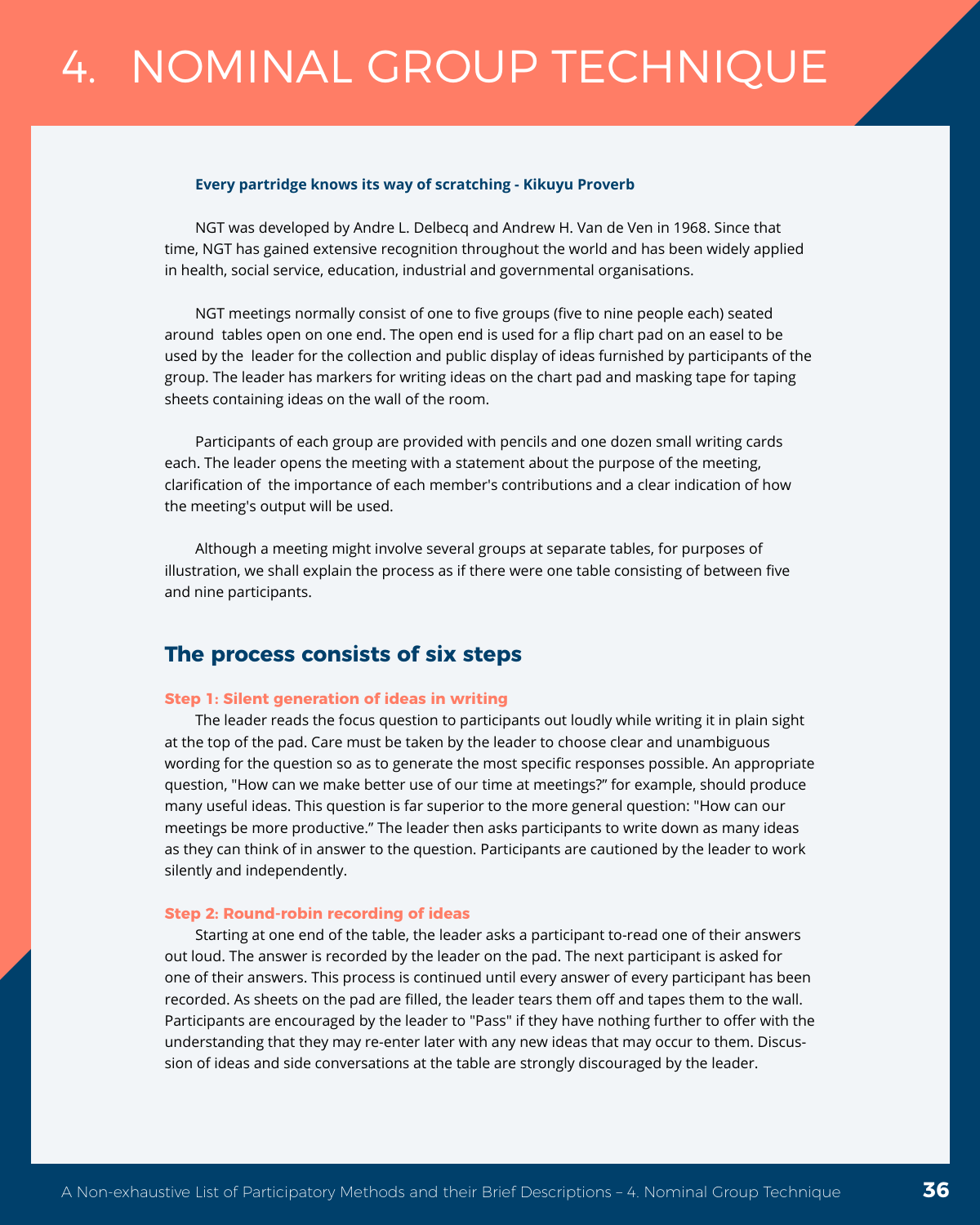#### **Step 3: Discussion for clarification**

The leader explains that the purpose of this step is to ensure that everyone understands what is meant by each idea on the pad. The ideas are taken one at a time as written. Discussion of an item is to focus on understanding, not agreement or disagreement. Participants are told that everyone is responsible for clarifying an idea and not just the person who offered it.

#### **Step 4: Preliminary vote on ideas of importance**

The leader asks participants to select five ideas from the list of ideas displayed on the sheets taped to the wall and to write each item down on a separate card. The leader collects the cards and shuffles them to retain anonymity. The leader then tallies the vote and records the results on the flip chart in front of the group.

#### **Step 5: Discussion of the preliminary vote**

Participants are told by the leader to examine the voting pattern on the chart and to comment on anything about the pattern that seems unusual, surprising or inconsistent. The leader stresses that the discussion may persuade some participants to change their votes but that no one is being pressured to do so.

#### **Step 6: Final vote**

The final vote is simply a repeat of Step 4. It combines individual judgements into a group decision. When it is over, the leader thanks participants for their efforts, repeats what will be done with the meeting output and closes the meeting.

# **Pros and Cons of NGT**

Unlike brainstorming, in which participants interact with one another from the start, NGT is designed to let people work in the presence of one another in a structured manner but to write down their ideas independently rather than talk about them.

Because of this characteristic, NGT groups have been found to outperform interactive groups consistently in the quality of ideas produced. This seems to be because participants of NGT groups are less subject to being inhibited by one another and are less prone to make premature judgements. NGT does have some drawbacks. Considerable preparation for NGT meetings is necessary. For this reason, it is less useful as a spontaneous training technique than brainstorming. These drawbacks can be alleviated, however, by leaving out some of the steps described above thereby simplifying the process and saving time.

# **Summary**

Structured techniques for group problem solving like brainstorming and NGT are valuable additions to the trainers' repertoire of learning activities. They are particularly useful as a source of creative ideas and to demonstrate the tremendous potential of a group to analyse and remedy its own problems. NGT is more formal and time-consuming than brainstorming but is sometimes preferred by people in training who are uncomfortable with the more spontaneous, interactive methods.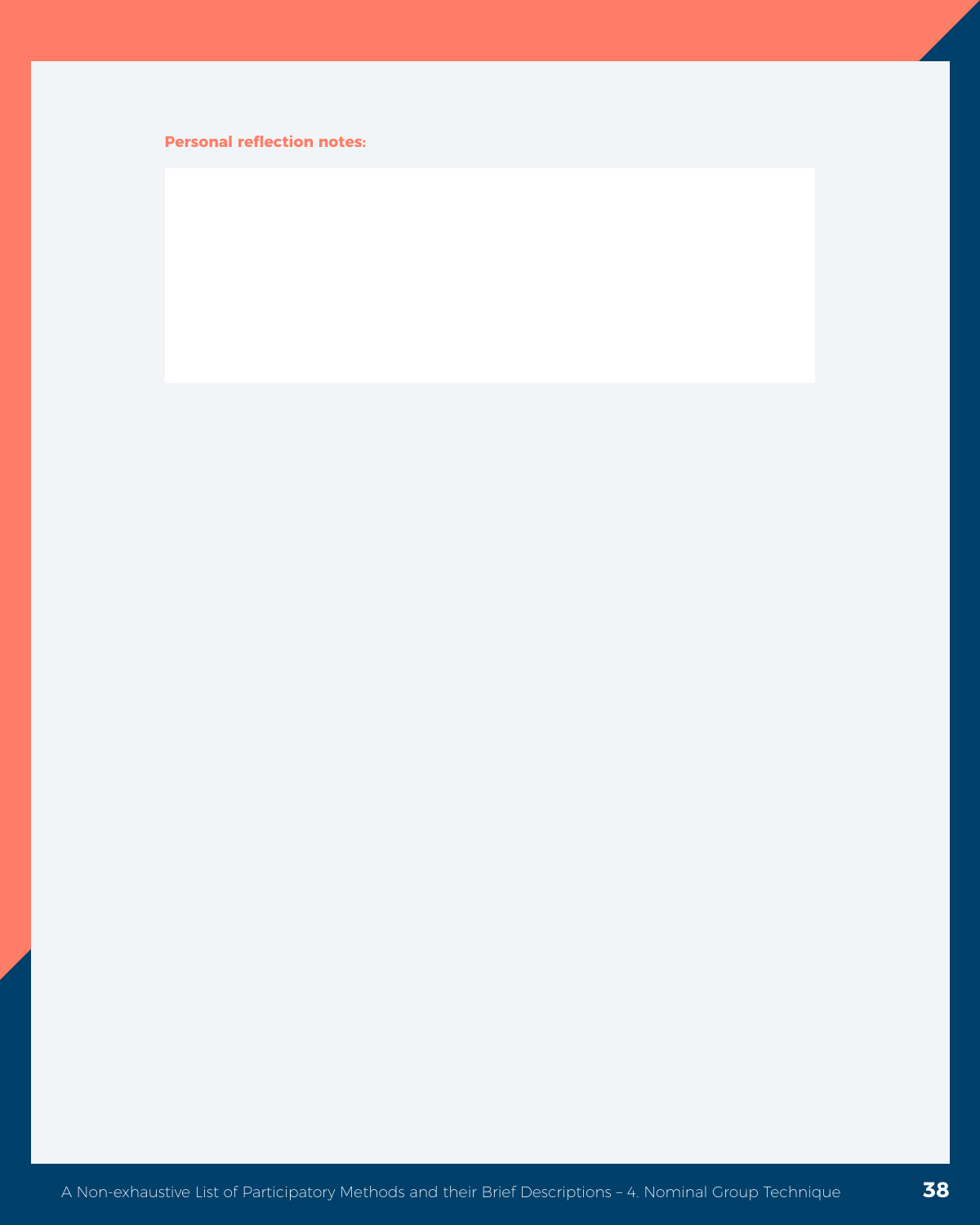# <span id="page-38-0"></span>5. SIMULATION

## **A simulation is an enactment of a real-life situation.**

#### **Uses:**

- Allows learners to experience decision-making in "real" situations without worrying about the consequences of their decisions
- A way to applying knowledge, develop skills and examine attitudes in the context of an everyday situation

### **Advantages:**

- Practical
- Learners are able to discover and react on their own
- High involvement of the learner
- Immediate feedback

#### **Considerations:**

- Time-consuming
- The facilitator must be well prepared, especially with logistics
- A simulation is often a simplistic view of reality

#### **Process:**

- Prepare the learners to take on specific roles during the simulation
- Introduce the goals, rules and time frame for the simulation
- Facilitate the simulation
- Ask learners about their reactions to the simulation
- Ask learners what they have learned from the simulation and develop principles
- Ask learners how the simulation relates to their own lives
- Summarise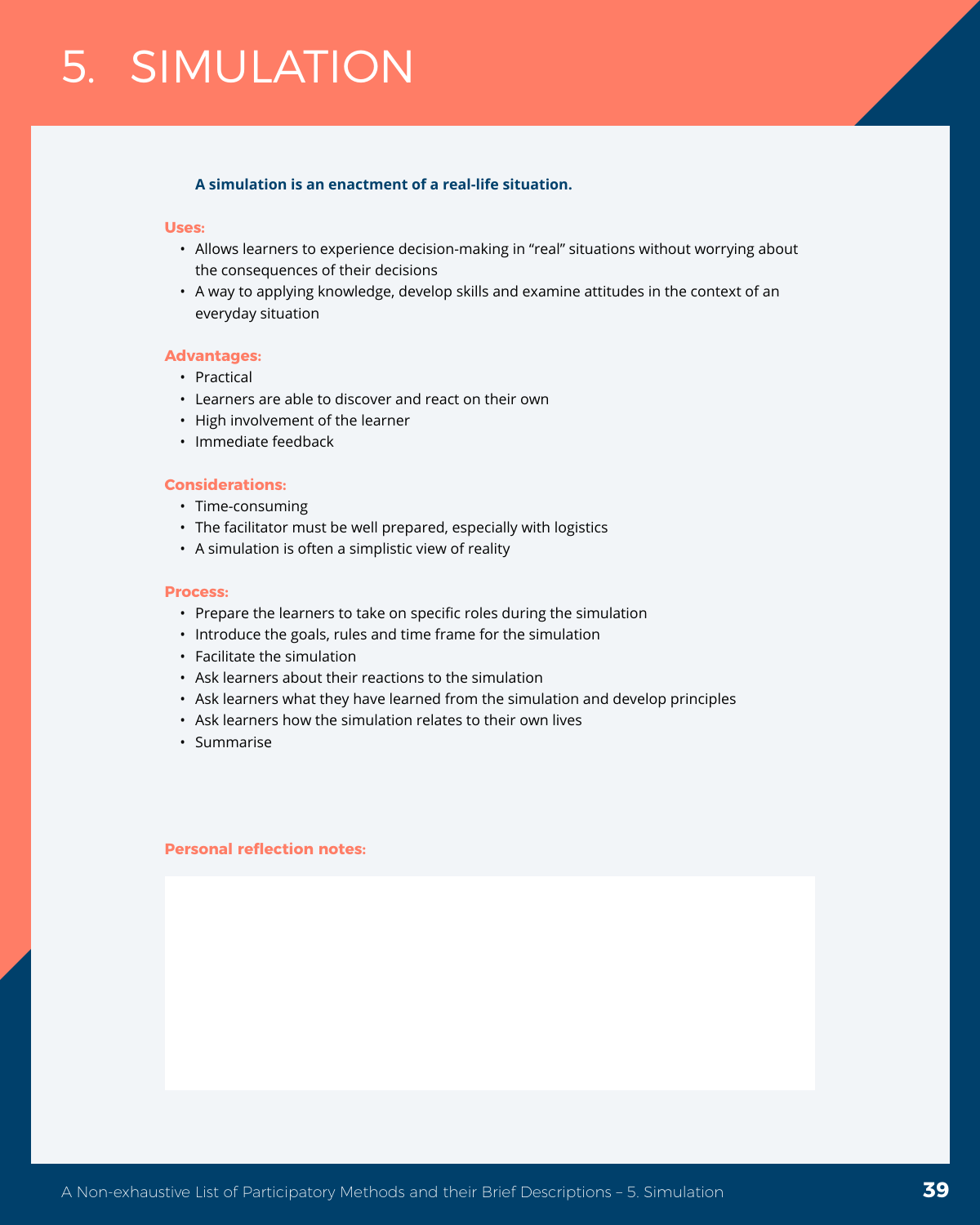# <span id="page-39-0"></span>6. SMALL GROUP DISCUSSION

# **A small group discussion is an activity that allows learners to share their experiences and ideas or to solve a problem.**

#### **Uses:**

- Enhances problem-solving skills
- Helps participants to learn from each other
- Gives participants a greater sense of responsibility in the learning process
- Promotes teamwork
- Clarifies personal values

#### **Advantages:**

- Learner develop greater control over their learning
- Participation is encouraged
- Allows for reinforcement and clarification of the topics through discussion

# **Considerations:**

- The task given to the group needs to be very clear
- The group should be aware of time limits for the discussion
- Participants should be able to listen to each other, even if they don't agree
- Group discussion should not be dominated by any one or two people
- Questions help guide the discussion
- Everyone should be encouraged to participate

#### **Process:**

- 1. Arrange the learners in groups of four to seven
- 2. Introduce the task that describes what should be discussed
- 3. Ask each group to designate a discussion facilitator, a recorder and a person to present the group's findings to the larger group
- 4. Check to make sure that each group understands the task
- 5. Give groups time to discuss this should not require the trainer's involvement unless the learners have questions for the trainer
- 6. Have one person from each group summarise the findings of the group (this could be a solution to a problem, answers to a question or a summary of ideas)
- 7. Identify common themes that were apparent in the groups' presentation
- 8. Ask the learners what they learned from the exercise
- 9. Ask them how they might use what they have learned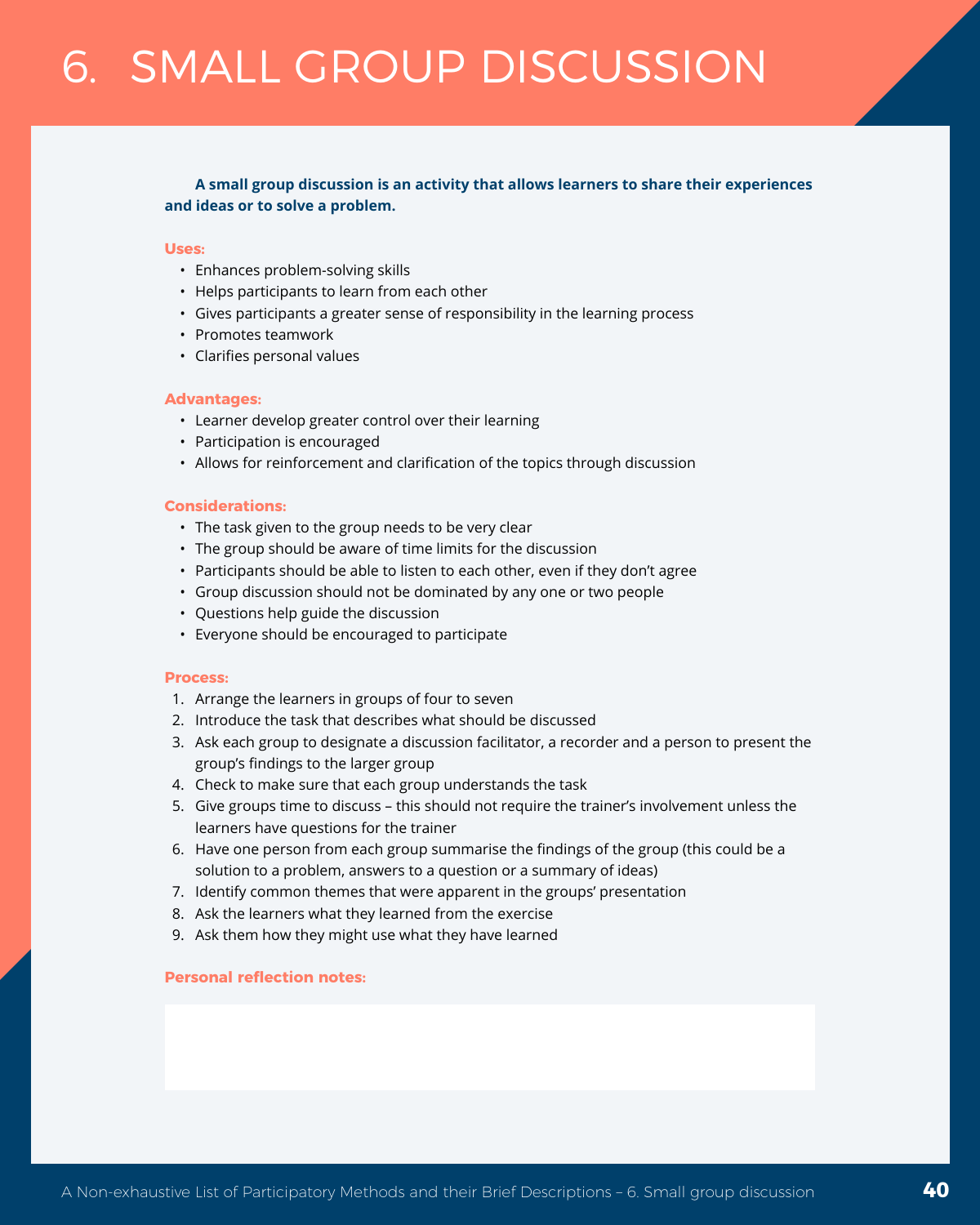# <span id="page-40-0"></span>**A large group is split into several discussion groups followed by reports from the appointed chairperson of each smaller group and summary by a representative.**

#### **Uses:**

- When you want to promote the quick exchange of ideas on a single topic in a short period of time. Ideas are presented back to the larger group for discussion
- When the group is too large for general discussion or brainstorming
- When the experiences of the learners can lead them to discover solutions for themselves

# **Advantages:**

- Rewards people for listening
- Focuses people on the right things
- Gives you a way to lighten your session

#### **Considerations:**

• Dynamics of the group can sometimes affect the process

#### **Process:**

- 1. Give participants a list of concepts that you want them to discuss
- 2. Allow them 2-4 minutes to discuss
- 3. Each group will present in plenary the results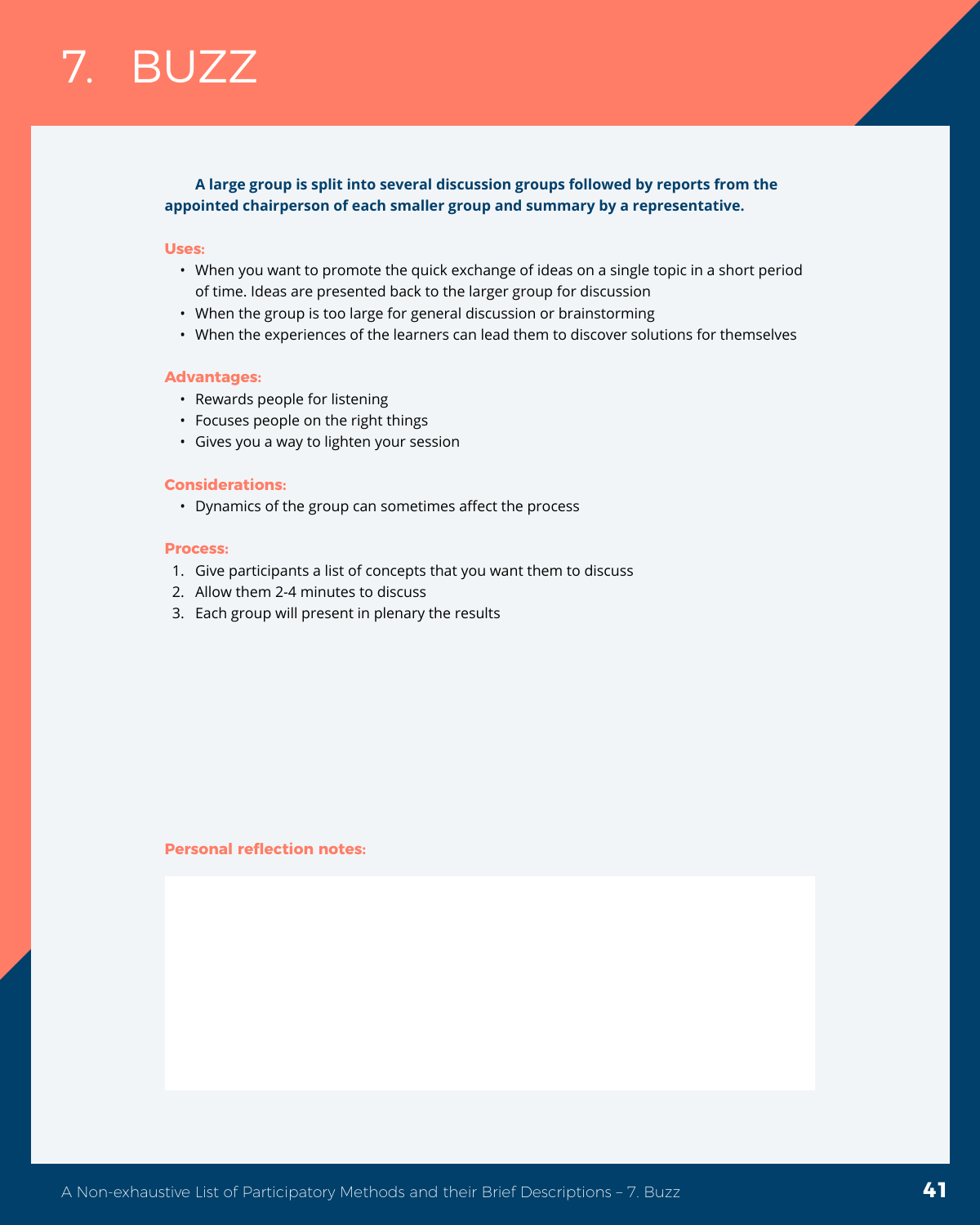#### <span id="page-41-0"></span>**Good communication is as stimulating as black coffee.**

Discussion is the interaction of two or more people on a topic of mutual interest. Discussions come in at least three varieties, depending on the role played by the trainer. In the guided discussion, the trainer takes an active and direct part in the discussion. In the structured discussion, the trainer allows participants to manage the discussion, following trainer-established rules and procedures. In the free discussion, the trainer sets the process in motion by introducing a topic and leaves questions of how to proceed up to the participants themselves.

## **Uses:**

Each of the three discussion methods can stimulate some degree of participant involvement in the learning process. Guided discussions are of value principally in stimulating logical thinking. However, much subject-matter expertise is required of the trainer who plans to lead a guided discussion. Participant-centre techniques, on the other hand, help participants become more self-reliant as a team and less dependent on the trainer. The role of the trainer in discussions of this kind shifts to coach and interpreter. Through mutual exploration, struggle and discovery, participants gain insights that are truly their own and the self-confidence that comes from having attained these insights.

### **Process:**

#### **Guided discussion**

The guided discussion is a trainer-centre activity. It requires a trainer that is a subject matter expert in the topic under discussion, is familiar with the question-and-answer method, and knows the direction the discussion is to take. To a large extent, guided discussion is a two-way activity - the trainer interacts with various training participants, one at a time, while other participants observe. Through a series of questions that build logically upon one another, the trainer attempts to lead the participant towards a predetermined decision. For this reason, guided discussion is not a suitable technique for making decisions. Rather, it is designed to encourage participants to think about, relate to and internalise new ideas.

### **Structured discussion**

The structured discussion might be described as a trainer-designed, participant-centre activity that can be used to engage participants at a training programme in-group problem solving. A structured discussion does not require the trainer to-have subject matter expertise. Normally, the trainer divides the group into several small groups of about equal size and assigns the same or different tasks to each group. After tasks are assigned, a period of time is allowed for the small groups to discuss the task. Instructions may be given to the small groups about appointing a leader, a reporter and a timekeeper. At the end of the discussion phase, small groups are asked to come back together and to report their findings, sometimes written on- flip-chart paper and taped to a wall of the training room.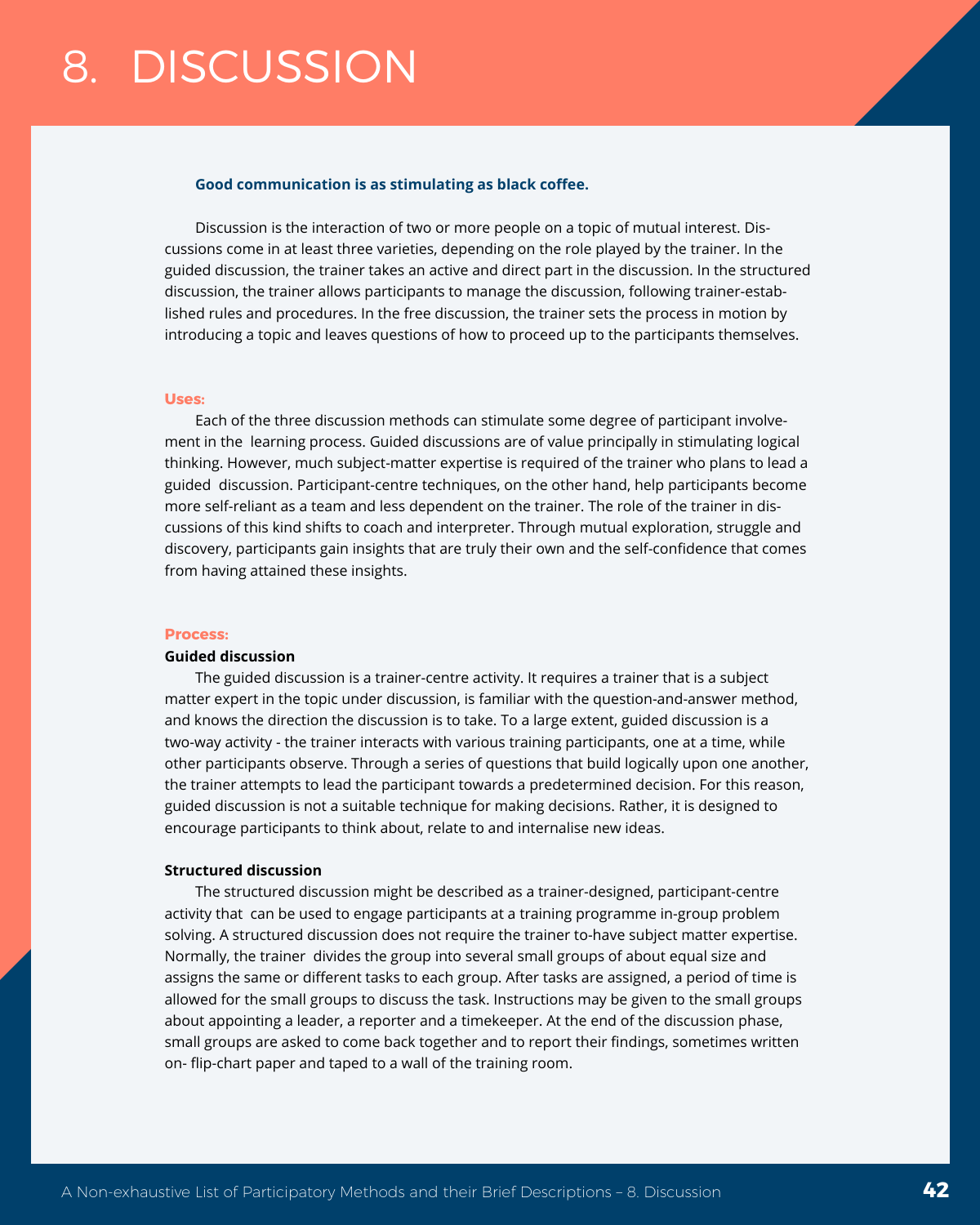### **Free discussion**

A free discussion could be called a trainer-facilitated, participant-centred activity in which participants take the responsibility for what happens. Free discussions are used to share information, test out new ways of thinking and build group unity and consensus. The trainer who introduces the topic and then steps aside to allow the group to function in any way it wishes initiates the discussion. As a facilitator, the trainer rarely intervenes in the task of the group but focuses instead on the process used by the group to carry out the task. The trainer must have good listening and observational skills and be able to interpret what is taking place in the group, so those participants can learn from it.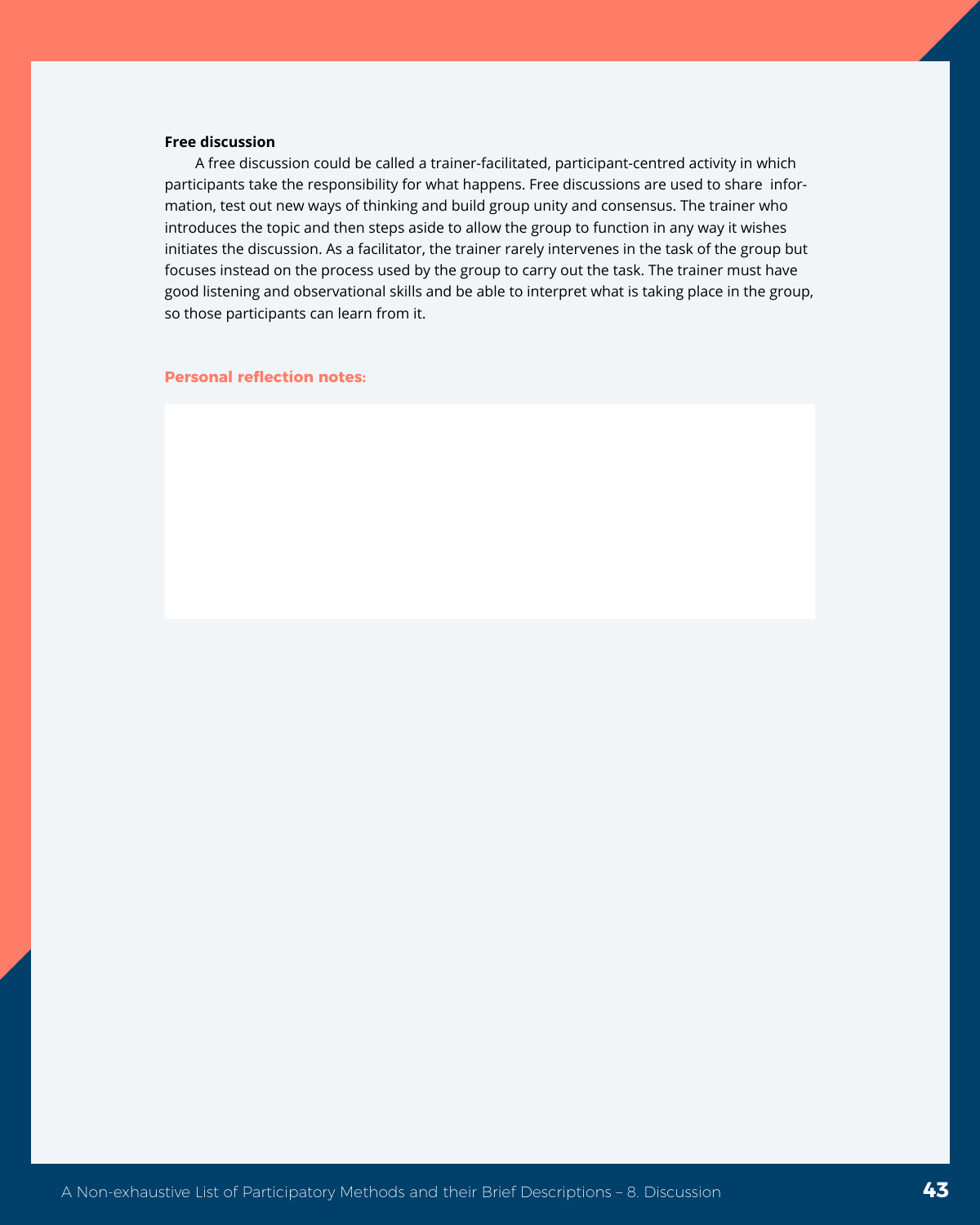### <span id="page-43-0"></span>**Instructions:**

- 1. Explain to participants that they will identify some priorities / goals for their organisation. To reach these goals, they will need to explore the forces within their organisation that could help or hinder the policies, procedures, behaviours, practices, etc. related to the goals.
- 2. Divide participants in groups of 4-6 people.
- 3. Distribute the Force-field analysis guidelines and explain to participants what they consist in. Answer their questions. Tell them they will need to identify one common change in policy, behaviour or practice that they want for their organisation. Then, give out the Forcefield worksheet and ask participants to complete it.
- 4. Back to plenary, ask the groups to share their findings and ideas for action. Take notes by completing the worksheet on the white/paper board with all the proposals. Ask participants how realistic, feasible and practical their proposals are. Facilitate a discussion to allow some actions to be agreed on as priorities.

## **Debriefing and evaluation:**

- What driving / restraining forces that you identified caught your attention? What actions did you identify and how realistic and successful could they be if undertaken in your organisation?
- What could be the major obstacles that need to be overcome?
- Whose support, within and outside of the organisation, would be most important? What are the concrete changes you need to make in your organisation in order for these actions to be implemented?
- Which of the actions (strengthening or weakening) would be more effective or easier to set in place?
- What are the next steps you need to take?

# **Handout – Force-field analysis guidelines**

The Force-field analysis is a useful tool for analysing a situation when change is needed. It helps identifying the driving and restraining forces that are present and can support or hinder the change. The following steps will allow you to conduct a Force-field analysis.

## **Stating a goal**

- 1. Which policy, behaviour, practice would you like to change? (present situation)
- 2. How should this policy, behaviour or practice be? (desired situation)
- 3. State clearly the change you wish to initiate in the form of a goal. For instance "ensuring participation in decision-making". Write it on the worksheet.

## **Identifying the driving and restraining forces**

4. Identify some of the people, groups, organisations, laws, procedures, personal attitudes, etc. that can help you move towards the desired situation and reach your goal. Write each of them on an arrow of the "Driving forces" column (you can add some arrows if needed).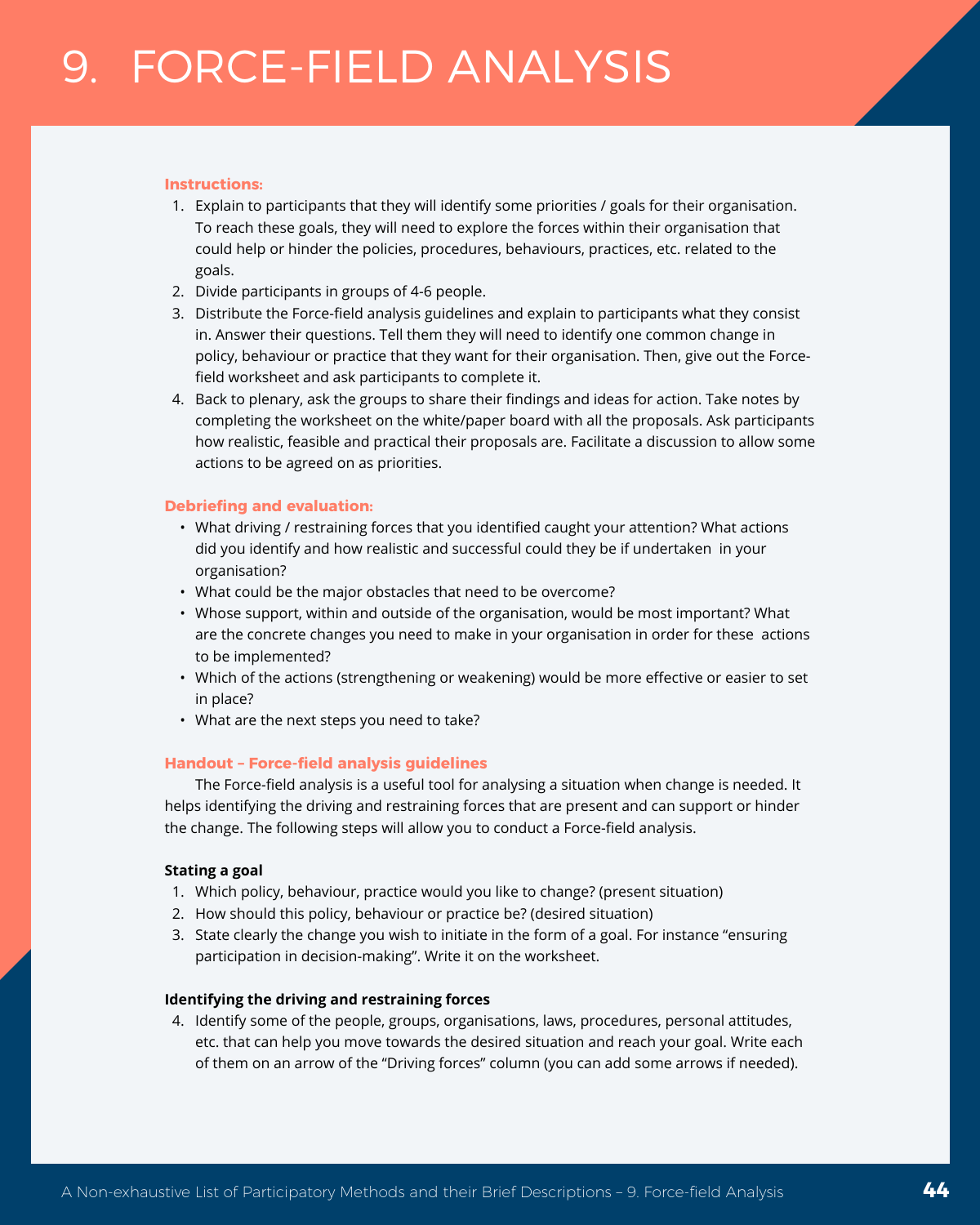5. Identify some of the people, groups, organisations, laws, procedures, personal attitudes, etc. that can hinder the process. Write each of them on an arrow of the "Restraining forces" column (you can add some arrows if needed).

### **Considering actions to be taken to make a change**

To happen, change requires intensifying driving forces and reducing restraining ones.

- 6. Looking at the driving forces you identified, which actions could be taken to add to or strengthen them (you can add some arrows if needed)?
- 7. Looking at the restraining forces you identified, which actions could be taken to remove or weaken them (you can add some arrows if needed)?
- 8. Could some actions be taken to change some restraining forces into driving forces?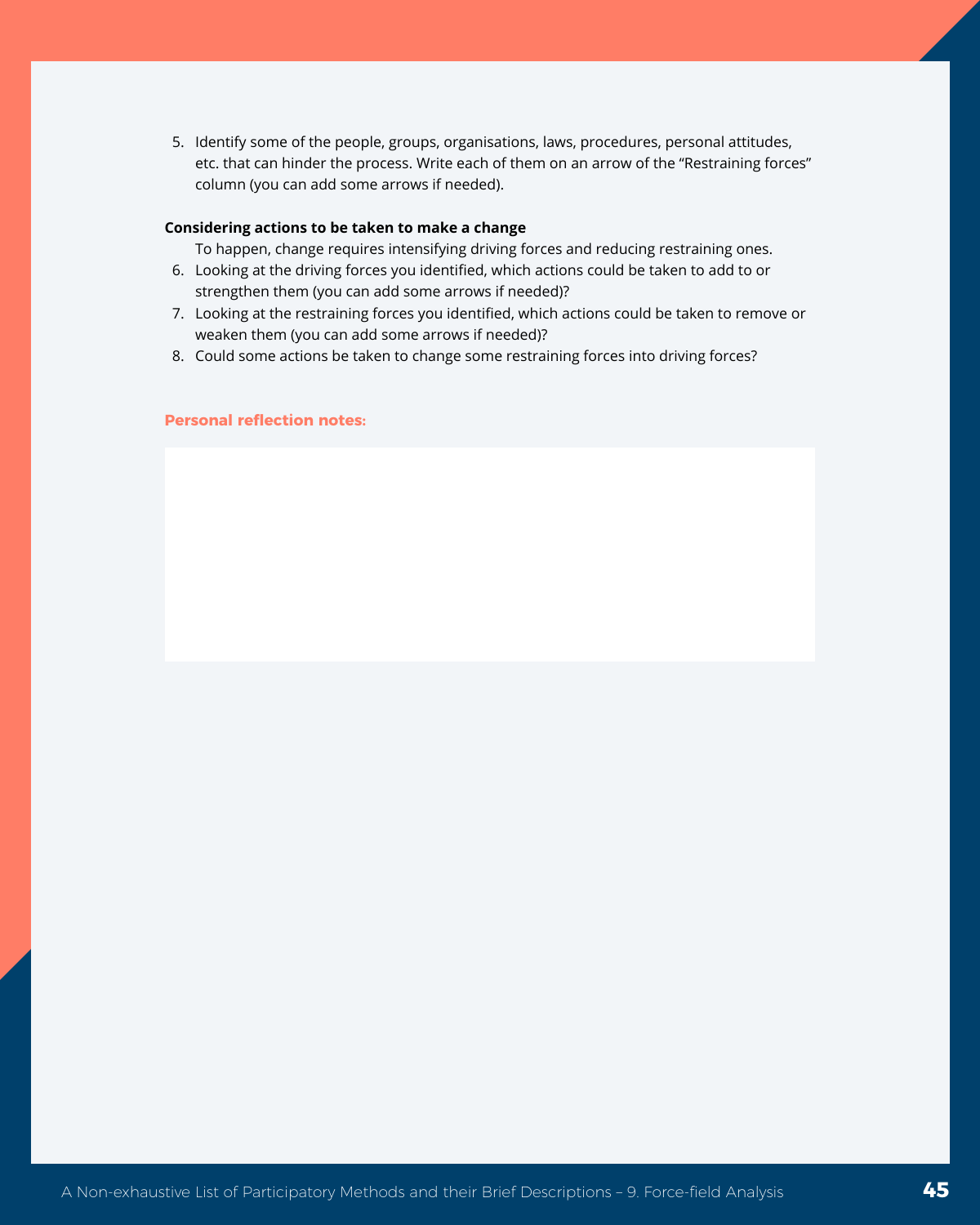# **BIBLIOGRAPHY**

# <span id="page-45-0"></span>**For the Competence Framework**

Folkman, J. (2020) 5 Required Skills For Leading Change (Available at: [www.forbes.com/sites/joefolkman/2020/01/16/5-required-skills-for-leading-change/](https://www.forbes.com/sites/joefolkman/2020/01/16/5-required-skills-for-leading-change/))

Hartzell, S. (2021) Lewin's 3-Stage Model of Change: Unfreezing, Changing & Refreezing (Available at: [https://study.com/academy/lesson/lewins-3-stage-model-of-change-un](https://study.com/academy/lesson/lewins-3-stage-model-of-change-unfreezing-changing-refreezing.html)[freezing-changing-refreezing.html\)](https://study.com/academy/lesson/lewins-3-stage-model-of-change-unfreezing-changing-refreezing.html)

Kotter, J. P. (1996) Leading Change. Harvard Business School Press: Boston, MA

Lewin, K. (1947). Field theory in social science. New York: Harper & Row

Payne, V. (2005) Planning and Managing Change. American Management Association (Available online at: [www.amaselfstudy.org/courses/planning-and-managing-change](https://www.amaselfstudy.org/courses/planning-and-managing-change))

Spiro, J. (2009) Leading Change Handbook. Concept and Tools (Available at: [www.wallacefoundation.org/knowledge-center/Documents/leading-change-handbook.](https://www.wallacefoundation.org/knowledge-center/Documents/leading-change-handbook.pdf) [pdf\)](https://www.wallacefoundation.org/knowledge-center/Documents/leading-change-handbook.pdf)

Workitect (2014) Workitect's Competency Development Guide (Available online at: [www.workitect.com/PDF/managing-change-cdg.pdf\)](https://www.workitect.com/PDF/managing-change-cdg.pdf)

# **For the Non-exhaustive List of Participatory Methods and their Brief Descriptions**

The brochure produced for the "Training of Trainers - Methods and Techniques used in Intercultural Youth Projects", organised by Life Foundation (10-19 May 2004) in Oradea, Romania: available here: [www.salto-youth.net/downloads/toolbox\\_tool\\_down](https://www.salto-youth.net/downloads/toolbox_tool_download-file-233/ToT_ICL_Manual.pdf)[load-file-233/ToT\\_ICL\\_Manual.pdf](https://www.salto-youth.net/downloads/toolbox_tool_download-file-233/ToT_ICL_Manual.pdf)

Gender and development, the CEDPA (the Centre for Development and Population Activities) training manual series, Vol. III, pp. 38-42